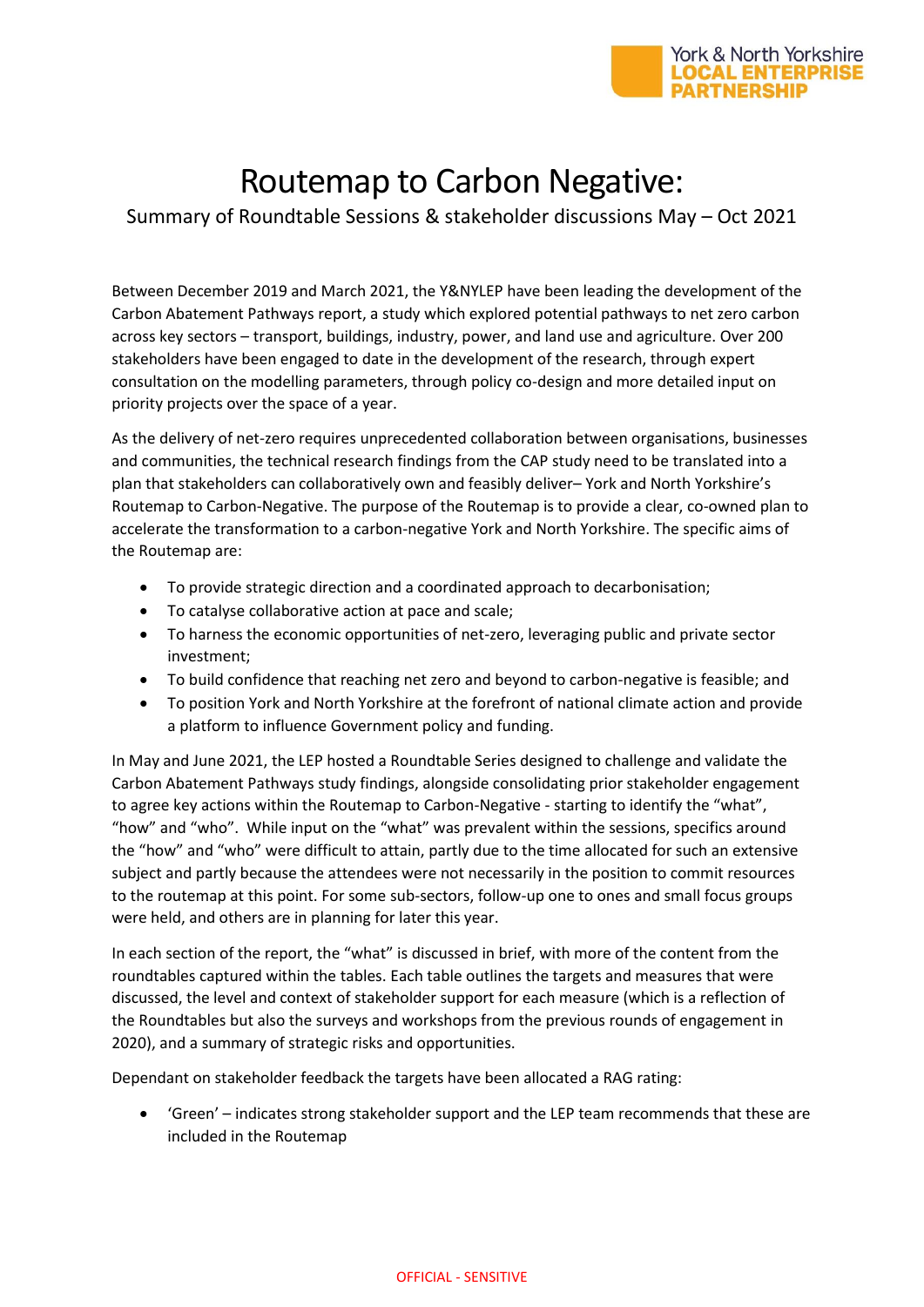- 'Amber' indicates that there is support for the target, however, there are concerns associated with it. These are recommended to be included in the Routemap with adiustments or caveats.
- 'Red' indicates significant stakeholder concerns around these targets, largely due to potential unintended consequences and limited ability to actually deliver the projected carbon reduction. These measures are recommended not be included in the Routemap, and in some cases a replacement target is suggested.
- 'Grey' indicates where the team has not been able to obtain sufficient stakeholder input to make a clear recommendation.

The final Recommendations column outlines the decisions reached with stakeholders at the Roundtables (and sometimes informed by follow-on conversations with specific experts), detailing what should be included in the first Routemap to Carbon Negative. We appreciate your consideration of this document, including if you have any comments on the recommendations to further inform our thinking before drafting up the Routemap.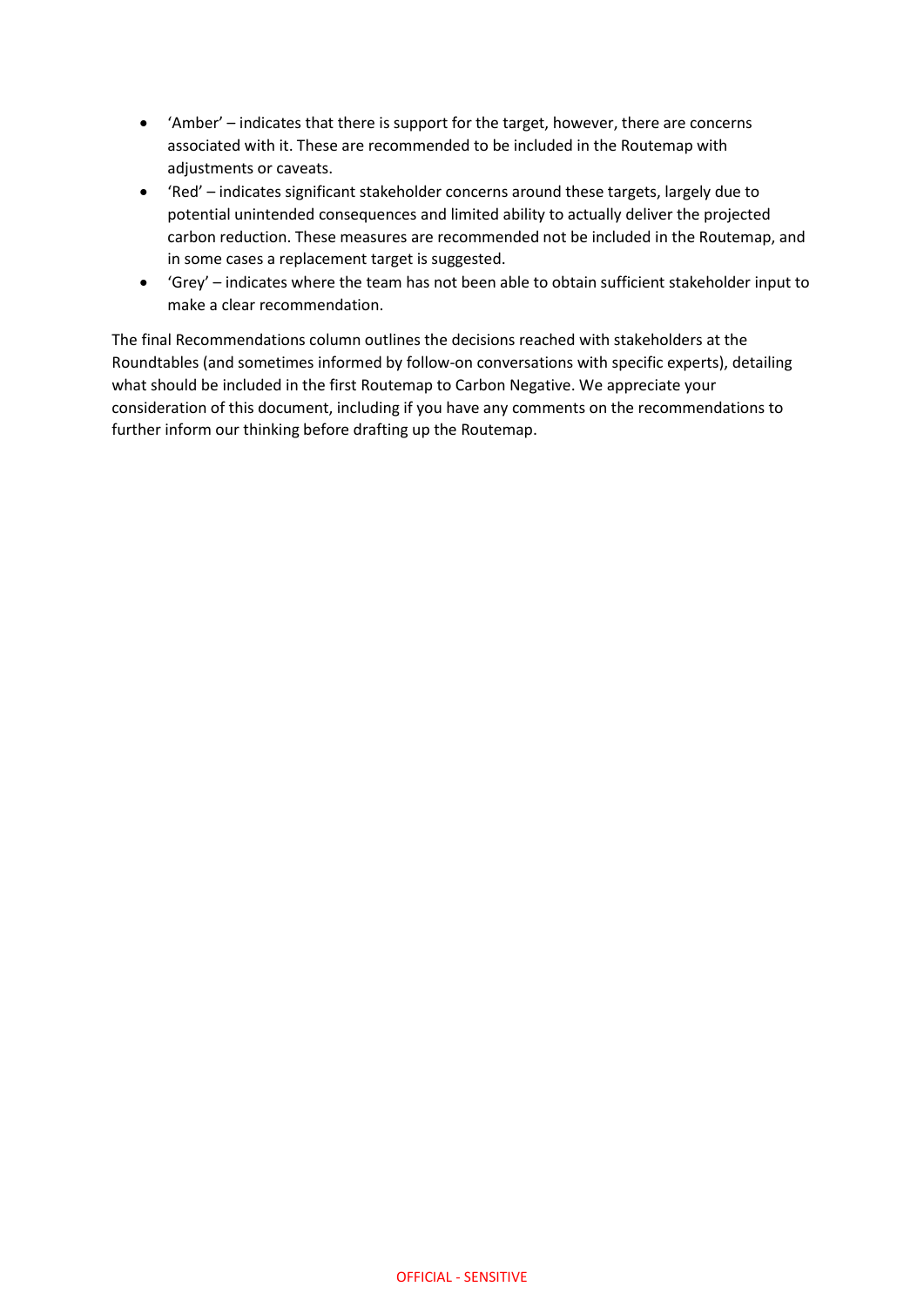## Marine, Land Use & Agriculture Roundtable

#### Key sentiments

- Localised, flexible and holistic approach
- Farmer first initiative with dedicated on-ground advisors
- Consideration of biodiversity crisis and climate change impacts
- Focus on unintended consequences
- Look at root cause not symptoms

#### "What"

Table 1 summarises the conversations and sentiments expressed by attendees at the workshop. Some topics generated more discussion than others, given the expertise in the room – the more indepth and nuanced conversations are captured in the narrative below.

**Marine**: This would be a new addition (outside the scope of the Carbon Abatement Pathways report) but huge opportunity area for Y&NY. Further study is needed in this area to evidence the potential impact of improving marine environments.

**Woodland**: It was noted that, although feasible, the target is very ambitious, and engaging landowners to implement will be a delicate and time-consuming job. Locations must be carefully considered, incentives need to facilitate long-term commitment, and planting needs to be on a voluntary basis. Once landowners decide to plant more trees, they need to be able to access intelligence on planting the right species in right places, source British saplings, and have access to a wide skills base to support planting and maintenance.

The focus on new trees should not be done at the expense of protecting and enhancing existing woodlands. The target number should be regularly reviewed as more data from other studies come out, for example, the detailed GIS and satellite mapping information being collected by the White Rose Forest project.

**Food Waste**: Strong support for this target due to the impacts beyond the Scope 1 and 2 bounds of the CAP study, as reduced wastage will lead to reduced food imports and related positive impacts on transport emissions, food resilience and local economy. There was a strong thread of support for encouraging local and seasonal food production and consumption to maximise impact, such as encouraging seasonal produce, creating a regenerative farming/regenerative food growing plan for the region, and potential to develop local abattoirs for better for animal welfare (although economics of supply chain was seen as a limiting factor).

**Red Meat and Dairy Production and Consumption:** Some stakeholders expressed a concern that the comparative environmental impact of red and white meat was not representative of the true picture in North Yorkshire, and that shifting focus from red to white meat may have unintended consequences beyond carbon (i.e. other pollutants, health impacts). Attendees broadly agree that there would be some reduction in consumption, but that the strategic direction should instead be to improve the production practices to reduce carbon intensity and improve other environmental services. There were also concerns expressed over food poverty if a local sourcing approach meant that meat prices increase – we don't want to create a 'middle-class' solution.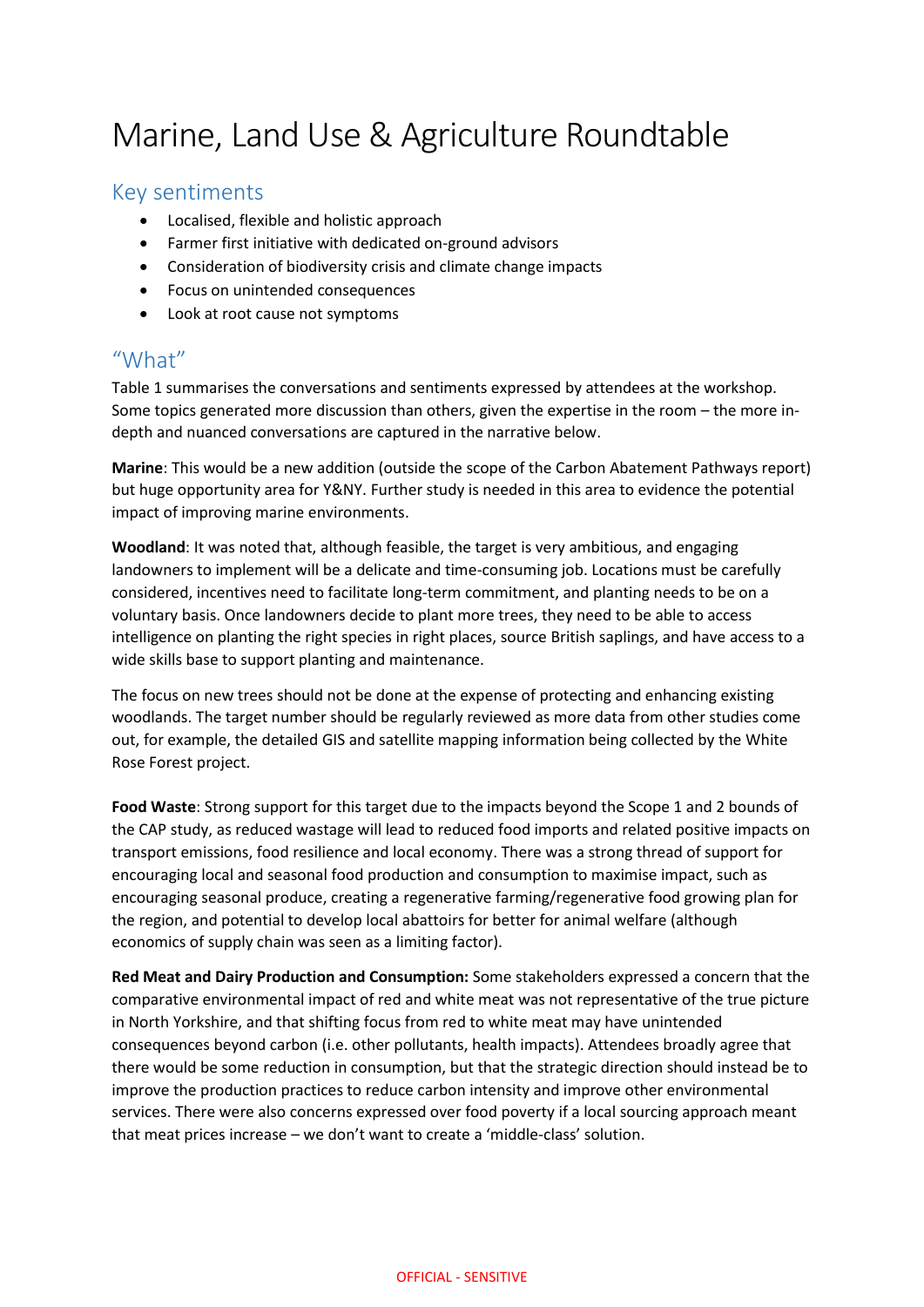### "How" and "Who"

In the "How" section, there was a specific focus on the overarching principles that the routemap should adhere to for this sector. Attendees agreed that the targets need to be flexible and iterative; that farms should be treated as a full ecosystem rather than a collection of carbon emitters and sinks; that farmers should be fairly rewarded for using sustainable methods, and that the importance of natural capital should be emphasised.

It was recognised that national policy has disproportionate impact on this area of the economy, in particular around ELMS, and so local actions were centred around pushing for early guidance on grants and payments, making sure private markets work in conjunction with public funding. An popular local intervention suggestion was for regional partners to work together to improve provision of information for farmers and how to plan for their businesses.

A wide range of existing projects and programmes were brought forward as potential elements of the Routemap, including:

- Exploring the Maximum Sustainable Output (MSO) approach addresses multiple issues on carbon/nature/rural community sustainability.
- Farm Carbon Toolkit allows each farmer to understand carbon levels and provides expert advice, important to help farmers navigate through lots of information.
- Farming Innovation Pathways (Innovate UK) projects recording at an individual farm level, including other farmer and supply chain data.

It was noted that more data was likely to be required to properly evidence the GHG footprint of livestock systems and how to reduce these, to better inform the recommendations and messaging around livestock numbers and meat consumption. On the other side, some participants cautioned against spending too much time on data gathering and instead working on the best available data to make changes and monitor the impacts, to reduce delays.

Regarding the question of who needs to be involved in delivering this section of the Routemap, it was clear there was a wide range of potential partners already active in advising, advocating and innovating in the region. It was agreed that farm advisors with deep ecological and local geographical knowledge would be really valuable to provide input at a farm-by-farm level. Research and knowledge exchange organisations such as Harper Adams, CIEL and AHDB can advise on SMART farming and improving knowledge exchange with and between farmers. Specific ongoing projects on regenerative farming (by the Yorkshire Dales National Park Authority) and remote sensing for hedgerow improvements (NY&Y LNP) can better inform the next phases of the agriculture section of the Routemap. Key partners such as the National Parks, AONBs, Yorkshire Peat Partnership and the Tees Swale Project could bring in complementary work towards similar targets and specific learning from ongoing projects regarding peatland restoration.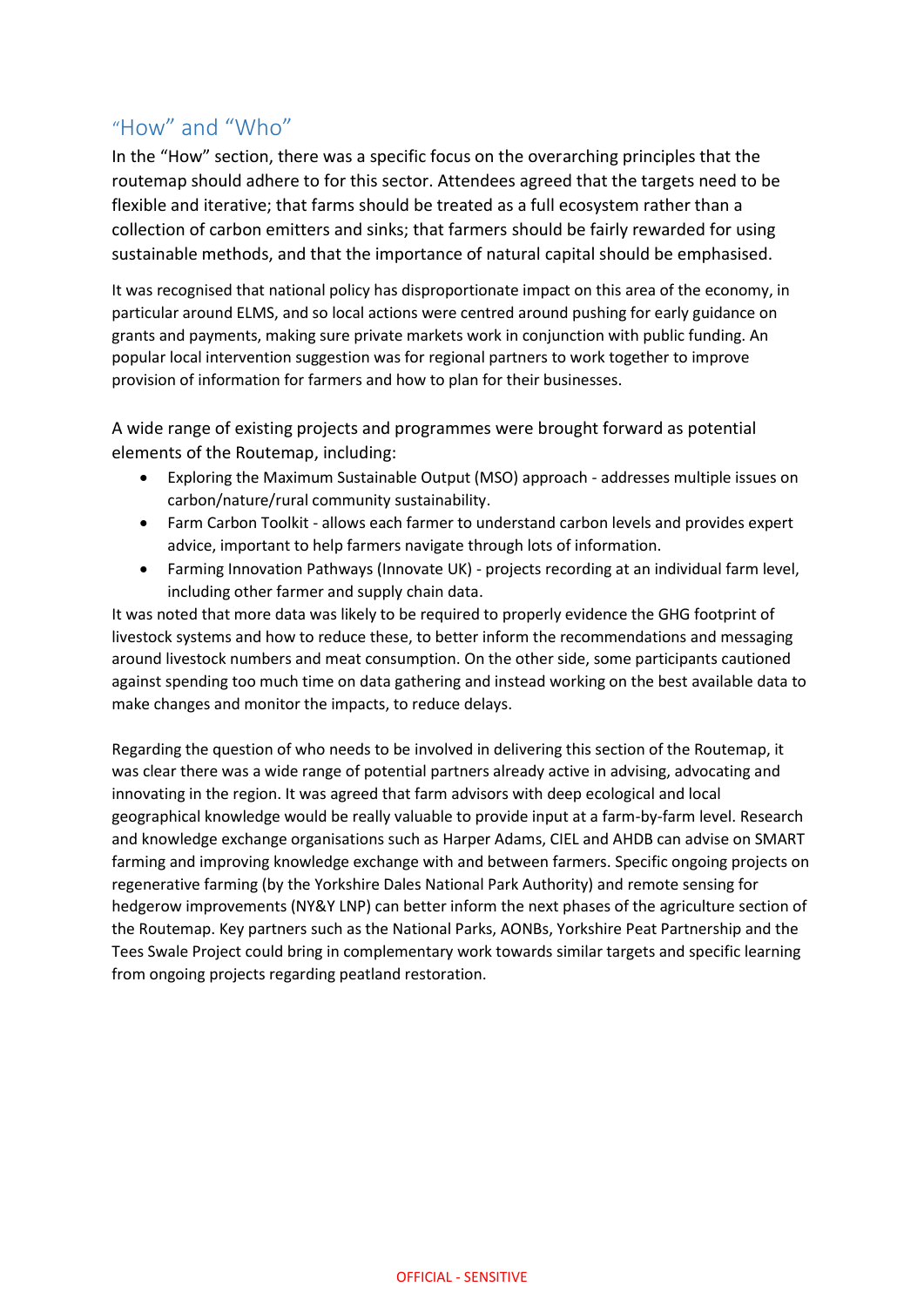| Table 1: Summary of the Marine, Agriculture and Land Use roundtable, 6 <sup>th</sup> May 2021 |  |  |
|-----------------------------------------------------------------------------------------------|--|--|
|-----------------------------------------------------------------------------------------------|--|--|

| <b>Targets &amp; Measures</b><br>from CAP report                             | <b>Stakeholder</b><br><b>Support</b> | <b>Roundtable Outcome</b>                                                                                                                                                                                                                                          | <b>Strategic Opportunities</b>                                                                                                                                                                                                           | <b>Strategic Risks</b>                                                                                                            | Recommendation                                                                                                                                                                                 |
|------------------------------------------------------------------------------|--------------------------------------|--------------------------------------------------------------------------------------------------------------------------------------------------------------------------------------------------------------------------------------------------------------------|------------------------------------------------------------------------------------------------------------------------------------------------------------------------------------------------------------------------------------------|-----------------------------------------------------------------------------------------------------------------------------------|------------------------------------------------------------------------------------------------------------------------------------------------------------------------------------------------|
| Restore 100% of York<br>and North Yorkshire's<br>peatlands by 2038           |                                      | Strong stakeholder support for<br>target. Concerns around achiev-<br>ability relating to authority and<br>access, but stakeholders keen to be<br>ambitious, recognise our peatlands<br>are our 'amazon rainforests'.                                               | • Prevent existing carbon<br>leakage from peatlands<br>. Improve biodiversity and<br>ecosystem resilience                                                                                                                                | • Potential impact on<br>food production<br>• Highly ambitious<br>target - reputation<br>risks associated with<br>not delivering. | To include 100% peatland<br>restoration target by 2038 - with<br>clear action plan to deliver.<br>Strategic work to be undertaken<br>on potential impact of food<br>production and mitigation. |
| Increase amount of<br>hedgerows in the<br>region by 10-20% by<br>2038        |                                      | Strong support - 'no regrets' option,<br>supports biodiversity. Keen to<br>maximise this to aid issues around<br>woodland creation; potential to<br>increase target to include planting<br>hedgerows on boundaries. Support<br>width and health as well as length. | · Improve biodiversity and<br>support nature recovery,<br>alongside increasing<br>carbon sequestration.                                                                                                                                  | · No significant strategic<br>risks identified.                                                                                   | To include target to increase<br>hedgerows by 20% by 2038,<br>alongside improvements in<br>hedgerow width and overall<br>health.                                                               |
| Increase bioenergy<br>crops to reach over<br>5000 hectares by 2038           |                                      | Support for the target, although<br>stakeholders questioned the<br>method for estimating the number.                                                                                                                                                               | · Industry growth in<br>bioenergy crops, links to<br>BioYorkshire proposition                                                                                                                                                            | • Risks associated with<br>displacing food prod-<br>uction (food v fuel)                                                          | To include target on bioenergy<br>crops, but review impact.                                                                                                                                    |
| Improve manure<br>management and<br>decarbonisation of on-<br>farm machinery |                                      | Support for the target and perceived<br>as 'low-regret', with Government<br>policy in place to support improved<br>manure management processes.                                                                                                                    | · Potential to reduce water<br>pollution from farm run-<br>off                                                                                                                                                                           | Costs and carbon<br>associated with<br>purchasing new<br>agricultural machinery                                                   | To include proposed target on<br>improved manure management<br>and decarbonisation of on-farm<br>machinery.                                                                                    |
| 35% reduction in food<br>waste by 2038                                       |                                      | Strong support for need to address<br>food waste and stakeholder<br>consensus that the target could be<br>more ambitious.                                                                                                                                          | Reduced business costs<br>• New business opps to<br>tackle food waste<br>Consumer food savings<br>Better market use of UK<br>seasonal produce<br>Develop local abattoir<br>strategy<br>Opp to create Y&NY re-<br>generative farming plan | Reduction in food<br>waste available for<br>anaerobic digestion                                                                   | Include target on 35% reduction in<br>food waste by 2030 - bringing<br>forward recommended target to<br>ensure it is more ambitious.                                                           |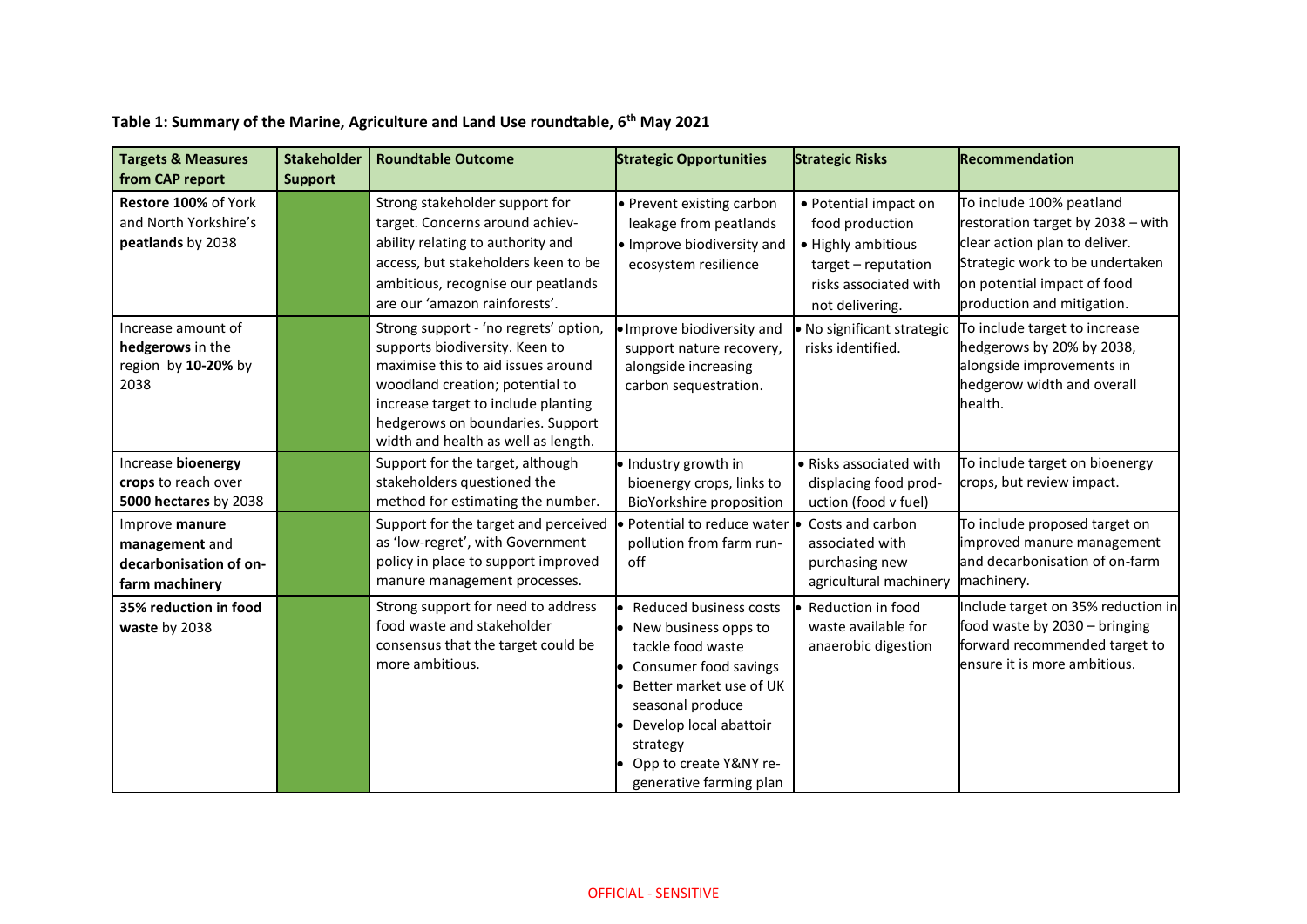| Plant 37,000 hectares<br>of new woodland by<br>2038 (~an increase<br>over the 54,000<br>hectares currently<br>planted in the region,<br>at a rate of over 2,000<br>hectares per year) | Strong support for woodland<br>planting. However, significant<br>concerns around the scale of<br>planting and land required.<br>Consensus around the importance<br>of planning (i.e., 'right tree, right<br>place') and management of<br>woodlands; whole 'systems<br>approach' is required ensure an<br>effective approach and to identify<br>unintended consequences. | • Carbon sequestration<br>from tree planting is<br>essential to achieving<br>carbon-negative ambition<br>· Potential economic<br>opportunities for the<br>region from developing<br>supply chain for tree<br>planting.<br>· Potential to improve<br>biodiversity and flood<br>resilience with careful<br>planning. | Displace food<br>production if planted<br>on agricultural land<br>Risks associated with<br>trees planted in<br>inappropriate places<br>· Risks associated if tree<br>species is not suitable<br>for area<br>Costs associated with<br>management and<br>maintenance of<br>woodlands. | To include 37,000 hectares of new<br>woodland as a flexible,<br>aspirational target for 2038. Work<br>with key stakeholders to establish<br>ambitious, yet deliverable tree<br>planting targets up to 2030.<br>Ensure a 'whole systems'<br>approach is used in planning and<br>management of woodland. |
|---------------------------------------------------------------------------------------------------------------------------------------------------------------------------------------|-------------------------------------------------------------------------------------------------------------------------------------------------------------------------------------------------------------------------------------------------------------------------------------------------------------------------------------------------------------------------|--------------------------------------------------------------------------------------------------------------------------------------------------------------------------------------------------------------------------------------------------------------------------------------------------------------------|-------------------------------------------------------------------------------------------------------------------------------------------------------------------------------------------------------------------------------------------------------------------------------------|--------------------------------------------------------------------------------------------------------------------------------------------------------------------------------------------------------------------------------------------------------------------------------------------------------|
| Improve crop yields to<br>assist in reducing<br>agricultural<br>emissions through<br>reducing the area of<br>cropland required to<br>maintain existing yields                         | Support for measure, however,<br>stakeholders concerned how this<br>will be achieved in an<br>environmentally sustainable way.<br>Stakeholder consensus that<br>improving crop yields must improve<br>soil health.                                                                                                                                                      | • Regional USP in<br>regenerative agriculture<br>• More profitable farms<br>· Improved soil health                                                                                                                                                                                                                 | · Increased use of<br>- if synthetic chemicals<br>increased, rather than<br>taking a regenerative<br>agricultural approach                                                                                                                                                          | Include target on improving farm<br>fertilisers and pesticides productivity, linked to improving<br>soil health and ensuring targets<br>are achieved with a positive<br>impact on the environment.<br>Further discussion with key<br>stakeholders required to specific<br>target.                      |
| 9% cropland required<br>to incorporate on-farm<br>trees/alley cropping,<br>and 11% of permanent<br>and rough grazing<br>converted to<br>woodland grazing by<br>2038.                  | Concerns around agricultural land<br>taken out of production and being<br>used to plant trees. Consensus that<br>farmers should be able to make<br>their own decisions about what<br>their land is used for.                                                                                                                                                            | (as above)                                                                                                                                                                                                                                                                                                         | (as above)<br>· Lack of authority to<br>disempowerment                                                                                                                                                                                                                              | To not include targets around<br>farmland being converted to<br>deliver measure; farmer woodland, recognising that the<br>target for 37,000 hectares of new<br>woodland will require farmland<br>conversion - but this will be<br>farmer-led and dependant on<br>Government policy (e.g., ELMs).       |
| Between 6% and 28%<br>of horticulture will be<br>required to move<br>indoors by 2038<br>depending on the<br>pathway                                                                   | Limited support for the measure,<br>with stakeholders commenting that<br>the measure was bizarre and<br>unintended consequences in terms<br>on energy use must be considered.                                                                                                                                                                                           | • Potential industry growth<br>opportunity                                                                                                                                                                                                                                                                         | • Productivity may not<br>improve<br>• Increased energy<br>consumption<br>• Carbon emissions<br>associated with<br>building greenhouses                                                                                                                                             | Further stakeholder research<br>required to understand if<br>proposed shift indoors is<br>necessary and will deliver<br>productivity benefits.                                                                                                                                                         |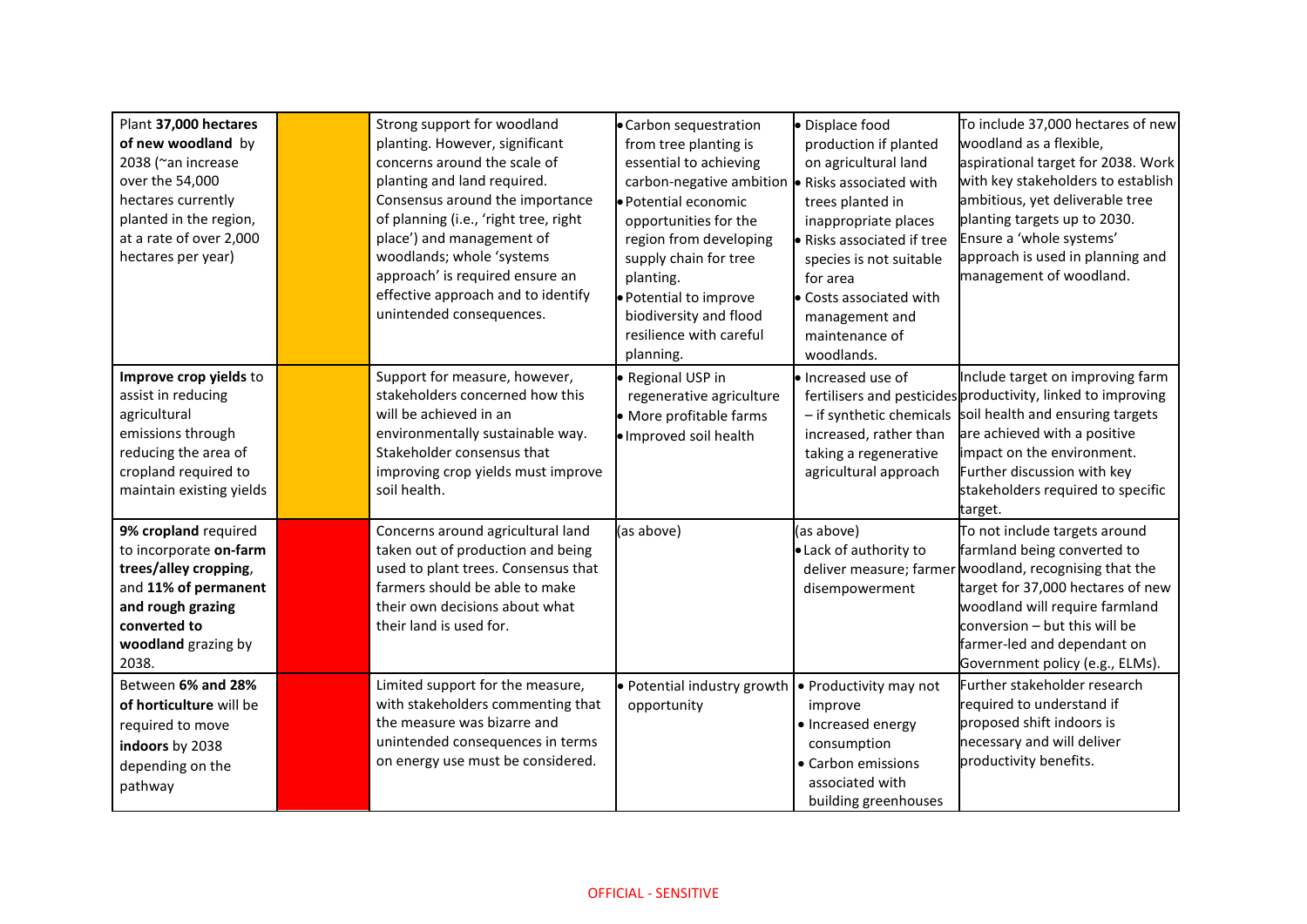| Reduce red meat and<br>dairy consumption<br>by 32% by 2038 (Max<br>Ambition pathway)                                                                                                         | Whilst there was consensus<br>amongst stakeholders that the<br>consumption of red meat and dairy<br>needs to decrease, there were<br>concerns that it's not the role of the<br>LEP or local authorities to promote<br>diet changes as this is consumer<br>choice.                                                                                           | • Opportunity to prioritise<br>locally and sustainably<br>sourced meat. | • Reduced demand for<br>red meat and dairy<br>consumption may<br>• Reputation risks                                                                                                                                                                   | Not to include a specific target on<br>red meat and dairy consumption,<br>but include a priority on local,<br>impact on local farmers sustainable sourcing. Also include<br>in narrative the need to reduce<br>red meat and dairy consumption<br>as part of a healthy diet.<br>(incl. food miles)                                                                                |
|----------------------------------------------------------------------------------------------------------------------------------------------------------------------------------------------|-------------------------------------------------------------------------------------------------------------------------------------------------------------------------------------------------------------------------------------------------------------------------------------------------------------------------------------------------------------|-------------------------------------------------------------------------|-------------------------------------------------------------------------------------------------------------------------------------------------------------------------------------------------------------------------------------------------------|----------------------------------------------------------------------------------------------------------------------------------------------------------------------------------------------------------------------------------------------------------------------------------------------------------------------------------------------------------------------------------|
| Numbers of dairy<br>cows, beef cattle and<br>sheep in York and<br>North Yorkshire must<br>decrease by up to 45%<br>in 2038 as numbers of<br>pigs and poultry rise<br>(by up to 15% in 2038). | Significant stakeholder concerns<br>around this target. Serious concerns<br>that reducing the number of dairy<br>cows, beef cattle and sheep would<br>have economic impacts within the<br>region and may lead to Y&NY<br>exporting our emissions. Concerns<br>around increasing numbers of pigs<br>and poultry and the environmental<br>impact of doing so. |                                                                         | · Y&NY exports food<br>production emissions<br>Environmental risks<br>associated with pigs<br>and poultry<br>• Processed meats are<br>categorised by the<br>WHO as carcinogenic<br>Reputation risks -<br>potential conflict with<br>other LEP agendas | Not to include a specific target,<br>but include a priority on ensuring<br>every farm is carbon-negative (as<br>part of a healthy, circular system).<br>Support should be made available<br>to farmers to respond to market<br>trends (e.g., reduction in demand<br>for dairy and red meat).<br>Developing local supply chains<br>should be included as part of the<br>approach. |
| 7% increase in animal<br>stocking density by<br>2038 (max ambition<br>pathway)                                                                                                               | Serious concerns over increasing<br>animal stocking density, due to<br>concerns around this reducing<br>biodiversity, reducing productivity<br>and issues around animal welfare.<br>Local evidence suggests that<br>reducing animal stocking density can<br>improve farm productivity and<br>reduce overall costs for farmers.                              |                                                                         | • Reduction in<br>biodiversity and soil<br>health<br>• Potential to reduce<br>farm productivity                                                                                                                                                       | Not to include a target on<br>increased animal stocking density<br>due to concerns around<br>biodiversity, farm profitability and<br>animal welfare.                                                                                                                                                                                                                             |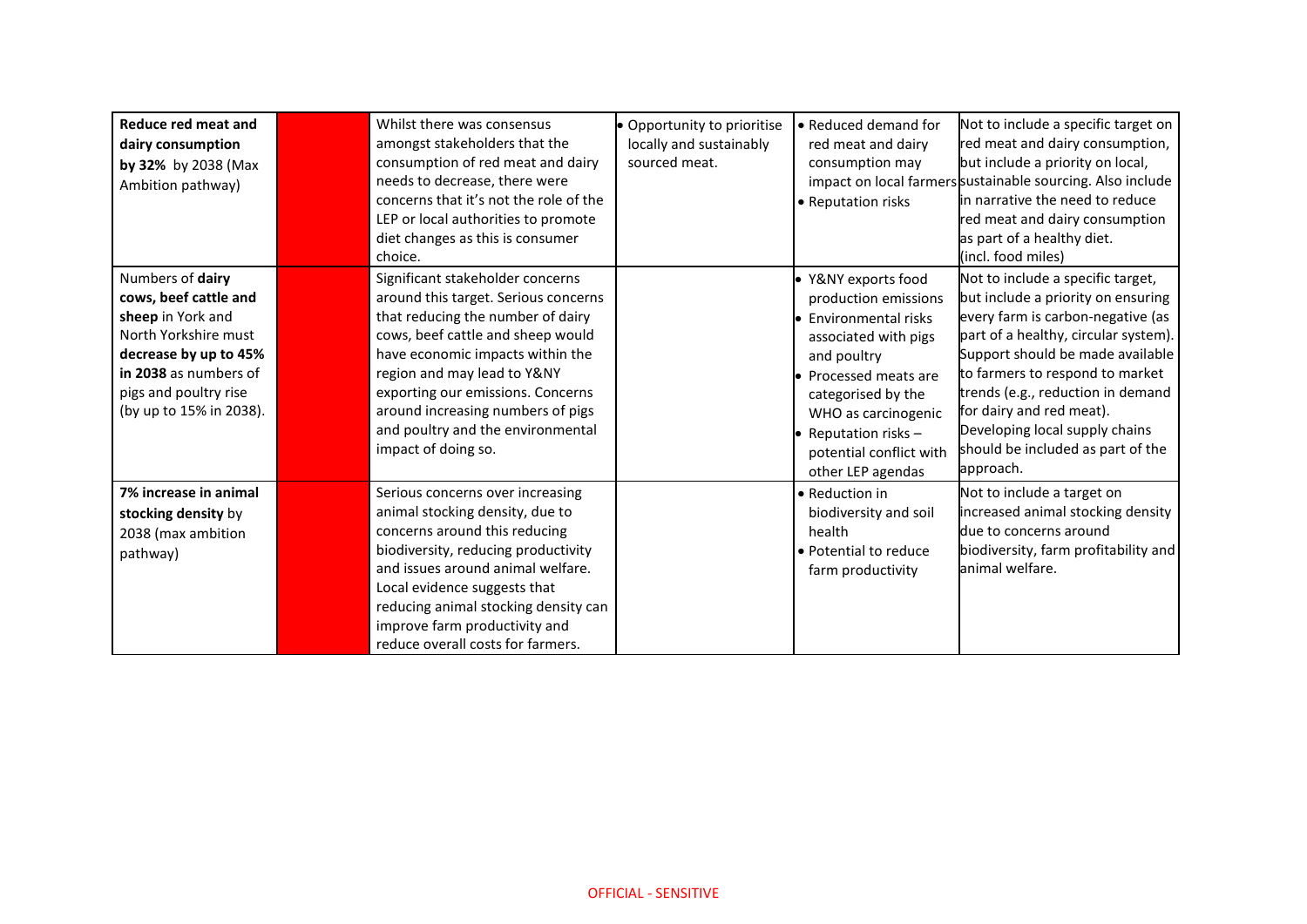# Place Roundtable Report

Unlike the other Roundtables, there was not a table of policy recommendations specifically for Place within the Carbon Abatement Pathways document; rather, the recommendations relating to placebased approaches were spread across the sectoral breakdowns. Thus there is no recommendations table for this section, but the input below will inform further development of the other sectors.

#### Key sentiments

- Focus on positives, e.g. not disincentivising private car use, but incentivising the alternatives
- Viability and economic impact in planning not always aligning with low carbon plans
- Key distinction in 'place' between urban and rural in terms of plans and policies, actions and targets

#### "What"

The **15 minute neighbourhood** has been touted as a great starting point for reducing travel needs, and was seen as a great hook to engage communities and stimulate collaboration, but there was a concern that the aim is not achievable in rural areas of North Yorkshire, with a 45 minute neighbourhood a more likely target. It was noted that these neighbourhoods probably already exist in some places, but that messaging is needed to inform people of what is on their doorstep. It was suggested that local groups capitalise on the 'work from home' trend to engage people with local high street. Encouraging people to live within towns and closer to town centres may make the target more achievable and revive town centres – in areas of higher rurality, this may be reimagined as a hub village between a number of smaller villages/hamlets. Sustainability appraisals for new developments need to be reviewed to allow planning policy to enable these neighbourhoods.

**Place-based travel conversations** revolved around trying to get people out of their private cars by matching every disincentive for private car use with an incentive for the alternatives (public transport, active travel). Key themes were around making alternatives cheaper, safer, more comfortable, more convenient and more equitable, for example:

- Providing safe and dry places to wait for buses
- Prioritising transport networks to connect people to health services
- Encouraging government to make funding available for safer walking and cycling routes, particularly surrounding schools
- Safe parking for E-bikes and E-scooters
- Reduce waiting times at pedestrian crossing to incentivise walking, as well as footway repairs and considerations for those with reduced mobility.

Some suggestions included ways to bring community organisations and businesses into **nudging behaviour change**, such as using planning policy to ensure new workplaces have cycling 'hubs', including safe parking, lockers and changing/shower facilities (see BREEAM assessments for new non-domestic builds), and encouraging business parks and premises to install EV chargers, enabling both personal and fleet switches to EVs.

Finally there was a lot of consideration of the **role of tourists in travel** sustainability and how this might be addressed. It was recognised that EV charging for tourist hotspots was a big area of potential expansion and refunding of rural public transport would support low carbon leisure access.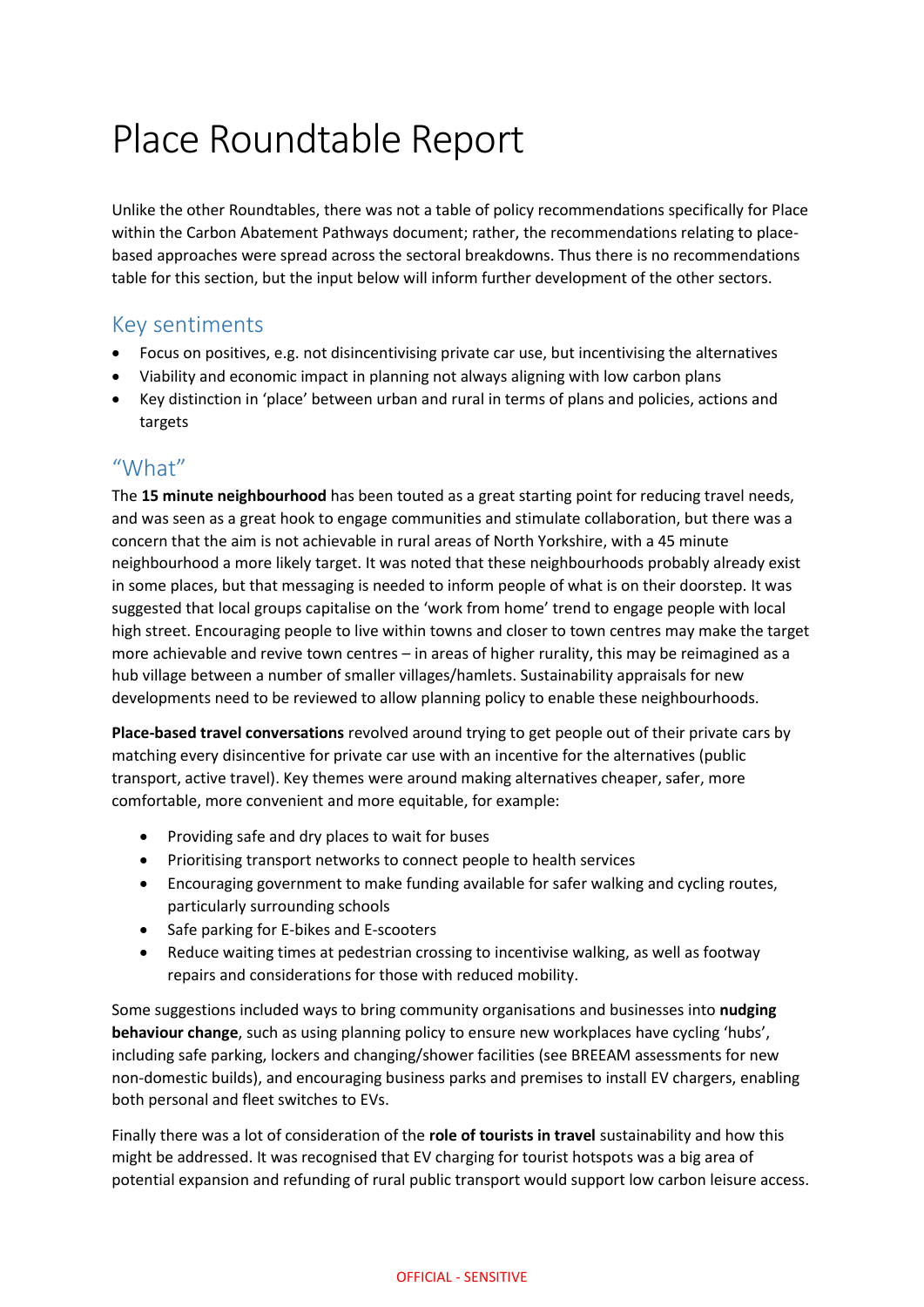When talking about **new developments**, the main issue covered was the balance of viability, especially for residential, and the trade-offs that will be in play between crucial issues such as affordable housing needs and sustainability. As well as noting the need for a fabric first approach in new buildings and using on-site energy and heat generation (e.g. solar, geothermal, district heat), it was identified that links between new developments and their local context must prioritise active and public travel at planning stage, and be linked into travel to work plans for employers.

There was also an engaging discussion about **green infrastructure**, both on improving existing land use and in the planning of new developments. To improve green infrastructure on land already in use, community gardening projects on waste land and improved management of grass verges could produce positive impacts on biodiversity, council maintenance costs and the health of residents. In new developments, better planning and design could be encouraged by use of the Yorkshire Wildlife Trust's Building With Nature accreditation scheme, or the '3-30-300 rule' - everyone should be able to see at least 3 trees from home, with a 30% canopy cover in each neighbourhood and the nearest park being a maximum of 300 metres away. Specific actions within the design of neighbourhoods included edible landscaping, increased use of SUDS ponds to increase biodiversity, and community composting and growing spaces.

#### "How" and "who"

Community groups were recognised as catalysts for action when taking a place-based approach. For example, linked to 15 minute neighbourhood, Community First Yorkshire have been working on how voluntary groups to avoid people in isolated rural areas experiencing significant health difficulties, and the issue of distance from GPs creates delays in treatment. Community-led housing can facilitate low carbon developments, but work is needed to improve policy and financing to address local housing needs in this way. It was noted that there was an opportunity to enhance reach and collaboration via communication around existing events and networks, such as Big Green Week (national event in September) and RSN events (e.g[. Rural decarbonisation event, 28](https://rsnonline.org.uk/rsn-seminar-rural-decarbonisation-2021)<sup>th</sup> April 2021).

Community approaches should lead to personal behaviour change, but to achieve this, a strong and sustained communication plan is needed across multiple years. The communication plan must be two way, providing a feedback route for the local community and allowing communicators to better understand and acknowledge barriers to behaviour change.

The conflict between local enthusiasm for more ambitious action, particularly in planning, and the tortuously slow progress at a national level was a major talking point, with comments that the recommendations on more sustainable buildings were both not ambitious enough and unachievable in the current national policy context. Some suggestions to improve local policy around building standards were to refer to MHCLG's National Design Guide and Model Design Code for Local Authorities, and York's new Design Guide.

In order to deliver any of the changes above, local leadership groups who can take charge of a series of interventions at a place-scale will be vital. Example groups highlighted in the workshop were YoCo at the York Central scheme (who are looking at carbon negative 15 minute neighbourhoods and sustainable transport), Neighbourhood Planning Groups, CaVCA (as part of the Health Creation Alliance which looks at how to create the conditions in which people can take control of their health, and the [Let's go zero campaign](https://letsgozero.org/).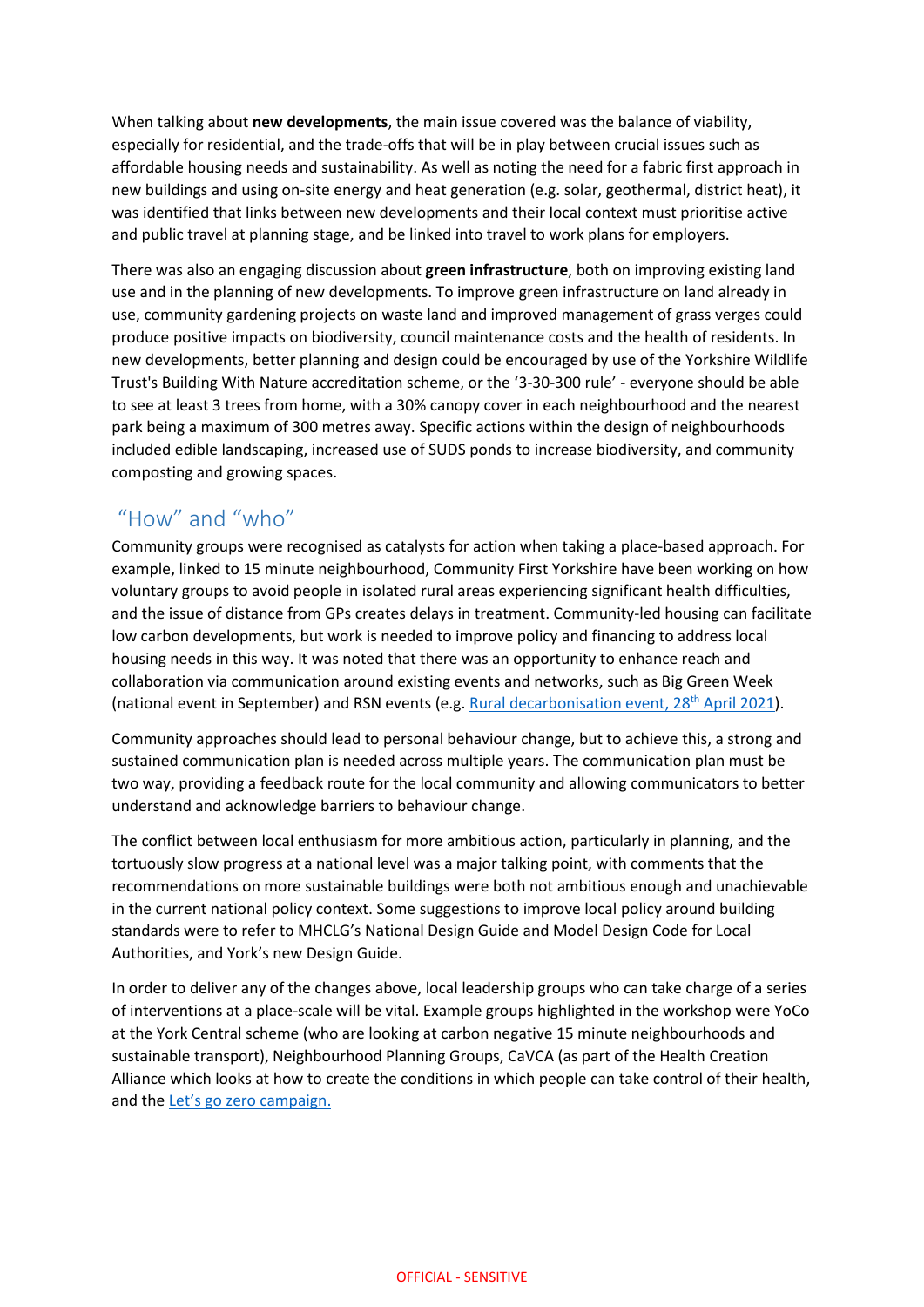## Transport Roundtable Report

**The contents of this section are from both the initial roundtable session in June, and further rail industry deep dive sessions conducted in August and September.**

### Key sentiments

- Targets to be broken down to local levels with localised approach to governance
- Need for compelling and overarching vision for decarbonising transport to inspire behaviour change
- Further granularity required in sections

#### "What"

Table 2 summarises the conversations and sentiments expressed by attendees at the workshop. Some topics generated more discussion than others, given the expertise in the room – the more indepth and nuanced conversations are captured in the narrative below.

**Active Travel:** Concerns were raised around the lack of space available in towns that would be necessary to improve infrastructure to facilitate this. There was a strong theme throughout this section of the need for local targets: to have granularity between rurality. Significant investment for cycling infrastructure, and electric bike storage and security needed, as well as investment into showering/changing facilities at workplaces.

**Bus and Rail:** Overall, the consensus for this target is that there is a need for more investment and further specificity. Contributors expressed a need to distinguish between short and long rail journeys as well as between the rail route and capacity of electrification in the targets. Further, participants spoke of electrification of existing bus fleets, however, this would be a financial issue for those small and medium bus operators. Also relating to buses, the importance of reliability, punctuality and information available was highlighted to ensure a greater uptake of their use by the public. There was also appetite to assess the effect on other modes if bus use increased.

**Vans and HGVs:** For this target, it was mentioned that the increase in delivery vans could be tackled by switching deliveries to rail.

**Behaviour Change:** It was noted that, this section would need huge investment, in particular to create a clear and compelling narrative to overcome the view that decreased private car use is less attractive and convenient.

## "How" and "Who"

In the "How" section, specific actions were suggested for different sections. For example, changing ticketing methods has the potential to facilitate ease and convenience in public transport - some of the suggestions made were: a monthly all-in pass, a Yorkshire-wide pass, a touch on touch off contactless format and a maximum contactless fare. Joint ticketing was also mentioned, and could be helped by bus service improvement plans.

For behaviour change, participants expressed a need for a strong PR and communications plan, and information that is simple and accessible. There was also notion to utilise change management methodologies, and it was brought to attention that different psychological approaches would be required to influence change in shorter or longer journeys. A rise in awareness of available integrated transport options was also mentioned.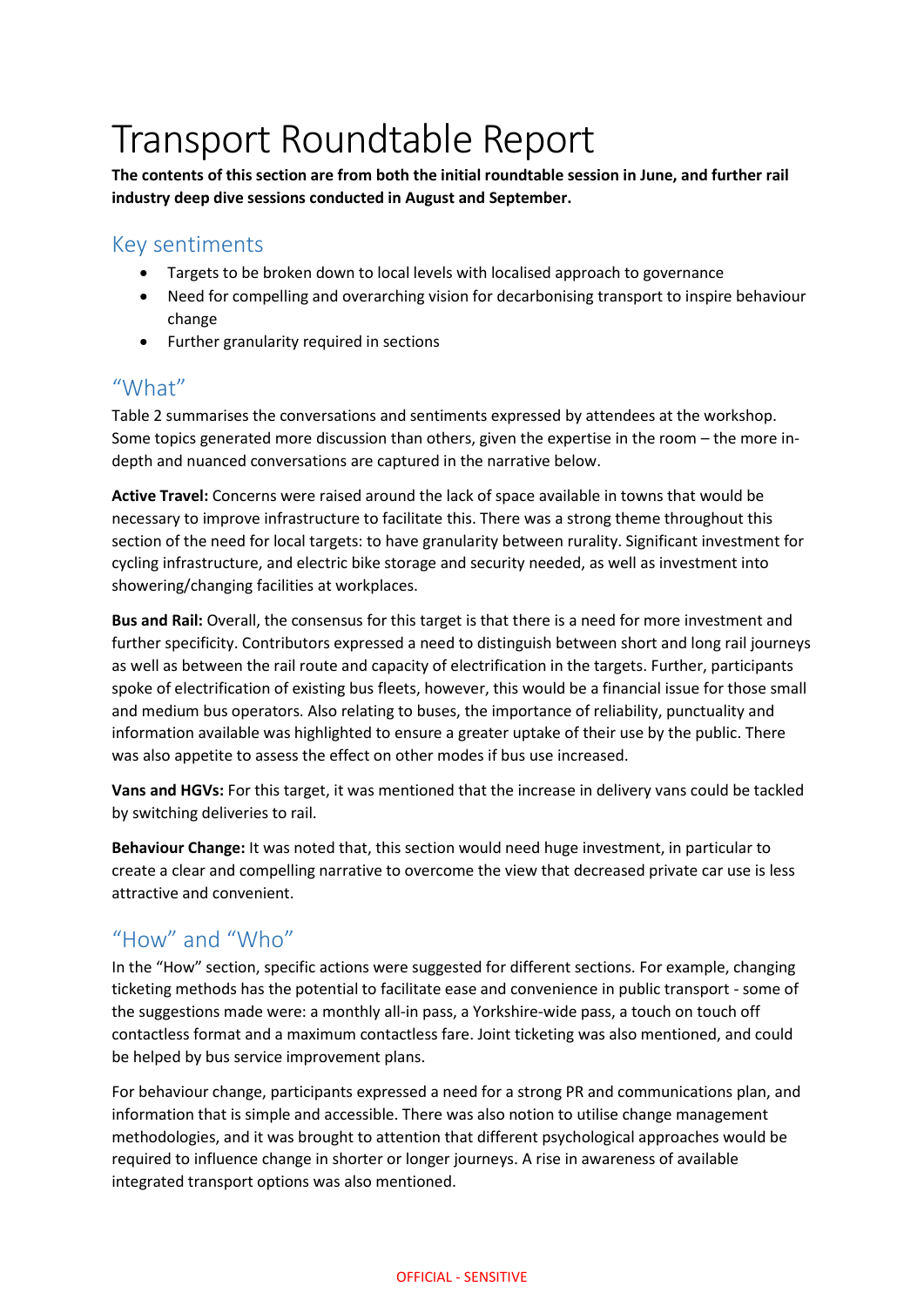With bus and rail targets, themes of a need for reliable and efficient services were prevalent; this included ideas of integrating systems to allow passengers to complete a whole journey knowing the cost, as well as line speed improvements. However, it was noted that some members felt the conviviality of using trains should be a priority over the improvement of journey times. The importance of decisions in early planning was also said to be vital in ensuring good links between housing and transport routes. Participants voiced the necessity of not focusing solely on electrification, but rather on the decarbonisation of the rail as a whole, using bi-modal fleets or even hydrogen and batteries as alternatives – however, due to the infancy of the hydrogen technologies and the need for the supply to be at close source, this seemed to be less favourable. Also regarding rail, the importance of the identification of poor infrastructure such as bottlenecks on routes was noted to reduce burden on fleets, as well as potential line re-openings to improve efficiency. In regards to the electrification of buses, pilot schemes using less commercial routes arose as a way forward.

In terms of the "how" of active travel, members mentioned the importance of the upkeep of cycle routes and pavements to encourage these activities, as well as implementation of further fast cycling routes and safe bike-to-school routes. Focus on improving short journeys proved a notable point as participants believed this would be a more achievable target.

With freight, participants mentioned splitting the shift to rail out between HGVs and delivery vans (encouraging the use of EVs). There were ideas of using rail stations as hubs for freight, having space on passenger trains for freight, as well as intermodal containers for ease of transferring between modes of transport. In York, there is also the potential for cycle freight for last mile deliveries.

A point that was keen not to be overlooked was the significance of skills, and in particular identifying existing skills that can be repurposed, in addition to new ones that need to be developed. Especially, a skills plan regarding electrification, and skills relating to the cycling industry.

In terms of "who", several plans and strategies arose in the session, highlighting certain projects that could be used as modelling to inform the next stages of the Routemap; for example, the Transport for the North's social exclusion project, as well as [West Yorkshire's Connectivity](https://www.westyorks-ca.gov.uk/improving-transport/connectivity/)  [Infrastructure Plan](https://www.westyorks-ca.gov.uk/improving-transport/connectivity/). York Hospital's draft Green Plan and draft Sustainable Travel Plan was also mentioned. In terms of active involvement, LNER are happy to work with the LEP on joint activity to promote behaviour change in relation to public transport.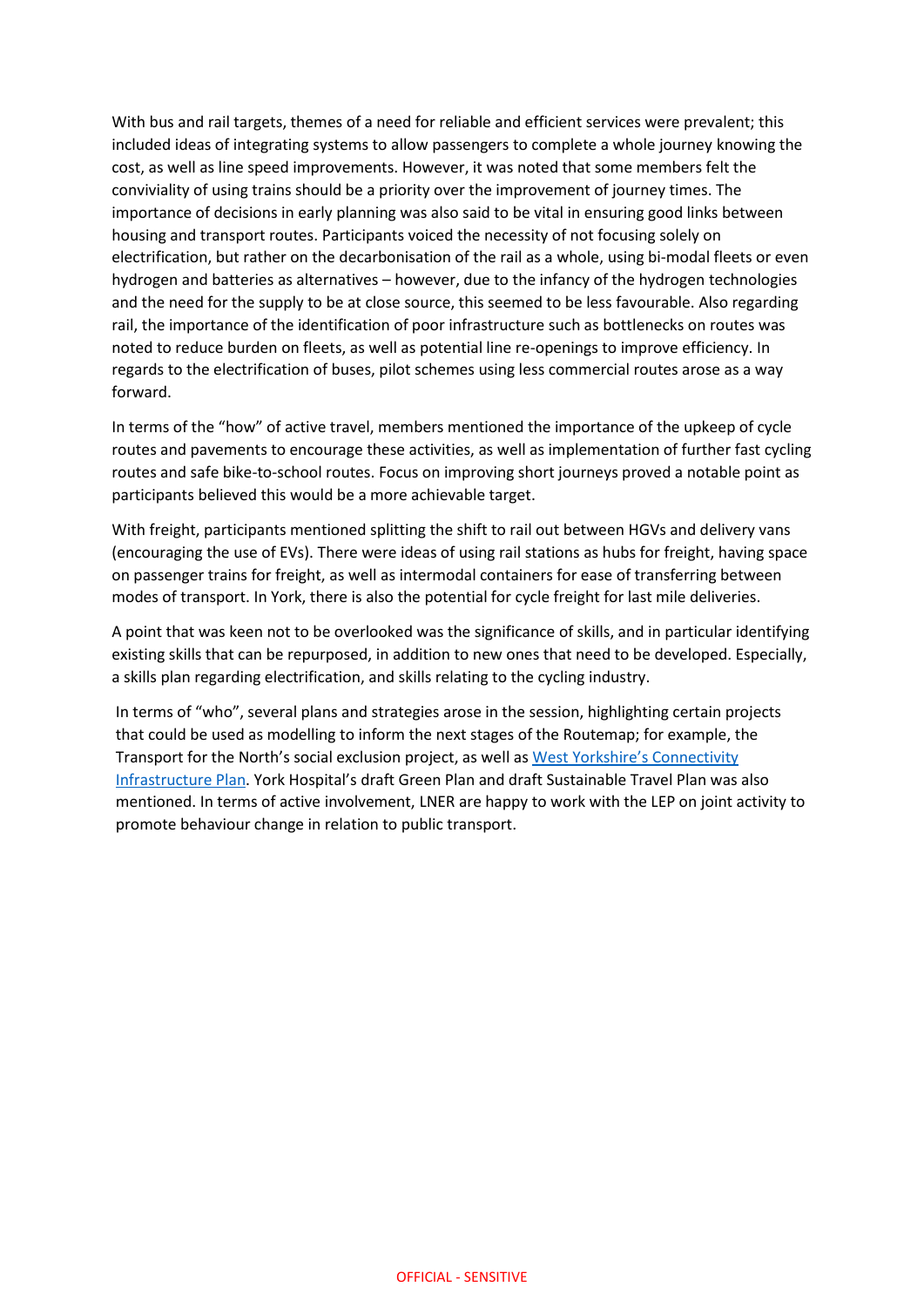| <b>Targets &amp; Measures</b>                                                                                                                                    | <b>Stakeholder</b><br><b>Support</b> | <b>Roundtable Outcome</b>                                                                                                                                                                                                                                                                                                                                                                                                                           | <b>Strategic Opportunities</b>                                                                                                                                                                                                                                                                                                                                         | <b>Strategic Risks</b>                                                                                                                                                                                                                                                 | Recommendation                                                                                                                                                                                                                                                                                                                                      |
|------------------------------------------------------------------------------------------------------------------------------------------------------------------|--------------------------------------|-----------------------------------------------------------------------------------------------------------------------------------------------------------------------------------------------------------------------------------------------------------------------------------------------------------------------------------------------------------------------------------------------------------------------------------------------------|------------------------------------------------------------------------------------------------------------------------------------------------------------------------------------------------------------------------------------------------------------------------------------------------------------------------------------------------------------------------|------------------------------------------------------------------------------------------------------------------------------------------------------------------------------------------------------------------------------------------------------------------------|-----------------------------------------------------------------------------------------------------------------------------------------------------------------------------------------------------------------------------------------------------------------------------------------------------------------------------------------------------|
| Increase active travel:<br>Increase in Walking km<br>of 46% Cycling km of<br>750% by 2038                                                                        |                                      | • Strong support for targets.<br>• Stakeholders keen to promote<br>travel hierarchy approach.<br>Concerns around town centre<br>spaces which cannot<br>accommodate specific cycle<br>lanes due to historic road<br>layouts.<br>• Keen to promote co-benefits<br>(air quality, health, finance).<br>• Support for cycle freight 'last<br>mile deliveries'.                                                                                           | · Promotion of co-benefits<br>of air quality, health and<br>finance<br>• Closely linked to the<br>'Place Agenda' and the<br>planning of '15 minute<br>neighbourhoods' and<br>freight consolidation<br>hubs.                                                                                                                                                            | Awareness of<br>resistance to<br>behaviour change<br>and potential scale<br>of cost to reverse 70<br>years of private car<br>usage.<br>Significant challenge<br>in rural areas                                                                                         | To include proposed ambitious<br>active travel targets and to fully<br>support investment in<br>implementation at all levels.<br>Requires localised targets and<br>differentials between deep rural<br>through to urban areas.                                                                                                                      |
| Increase in bus<br>passengers km by 49% in<br>2030 and 56% by 2038.<br><b>Increase in Battery</b><br>Electric Bus as a<br>proportion of fleet by<br>66% by 2038. |                                      | • Support for ambitious targets<br>to public transport use.<br>Support for targets, although<br>recognising very ambitious and<br>reliant on national policy.<br>• Recognise role of SMEs and<br><b>Community Transport</b><br>Operators have limited<br>investment opportunities to<br>make infrastructure shifts.<br>• 'Door to Door' journey<br>planning & integrated ticketing<br>needed to improve confidence<br>in low carbon travel choices. | • Regional strategies such<br>as Transport for the North<br>and private sector bus<br>companies.<br>· Links with Active Travel to<br>enable convenient and<br>integrated door to door<br>journeys.<br>· Links to 'Place Agenda' to<br>facilitate local public<br>transport infrastructure<br>to improve comfort and<br>convenience of public<br>transport modal shift. | Competition<br>between bus and<br>rail.<br>Skills agenda - to<br>keep pace with<br>technological change<br>required.<br>National and local<br>infrastructure<br>the pace of change,<br>including those<br>relating to private<br>car use such as new<br>road building. | To include proposed targets.<br>Support the targets to increase<br>public transport use, recognising<br>the investment in public<br>transport infrastructure and<br>behaviour change that will be<br>required. (A systems approach<br>to cover cost, convenience,<br>confidence, connections,<br>strategies will dictate comfort and communication) |
| Increase in rail<br>passenger KM<br>2038: 157%                                                                                                                   |                                      | • Support for ambitious targets<br>in public transport use. Support<br>for targets, although                                                                                                                                                                                                                                                                                                                                                        | · Regional strategies such<br>as Transport for the North<br>and Train Operators /<br>Network Rail.                                                                                                                                                                                                                                                                     | Competition<br>Competition for<br>freight between rail                                                                                                                                                                                                                 | Whilst the targets are evidenced<br>between bus and rail based, there is a requirement<br>for greater stakeholder<br>involvement from the rail<br>industry to achieve consensus.                                                                                                                                                                    |

**Table 2: Summary of the Transport roundtable, 12th May 2021, and including inputs from follow-up sessions focussing on rail in August-September 2021**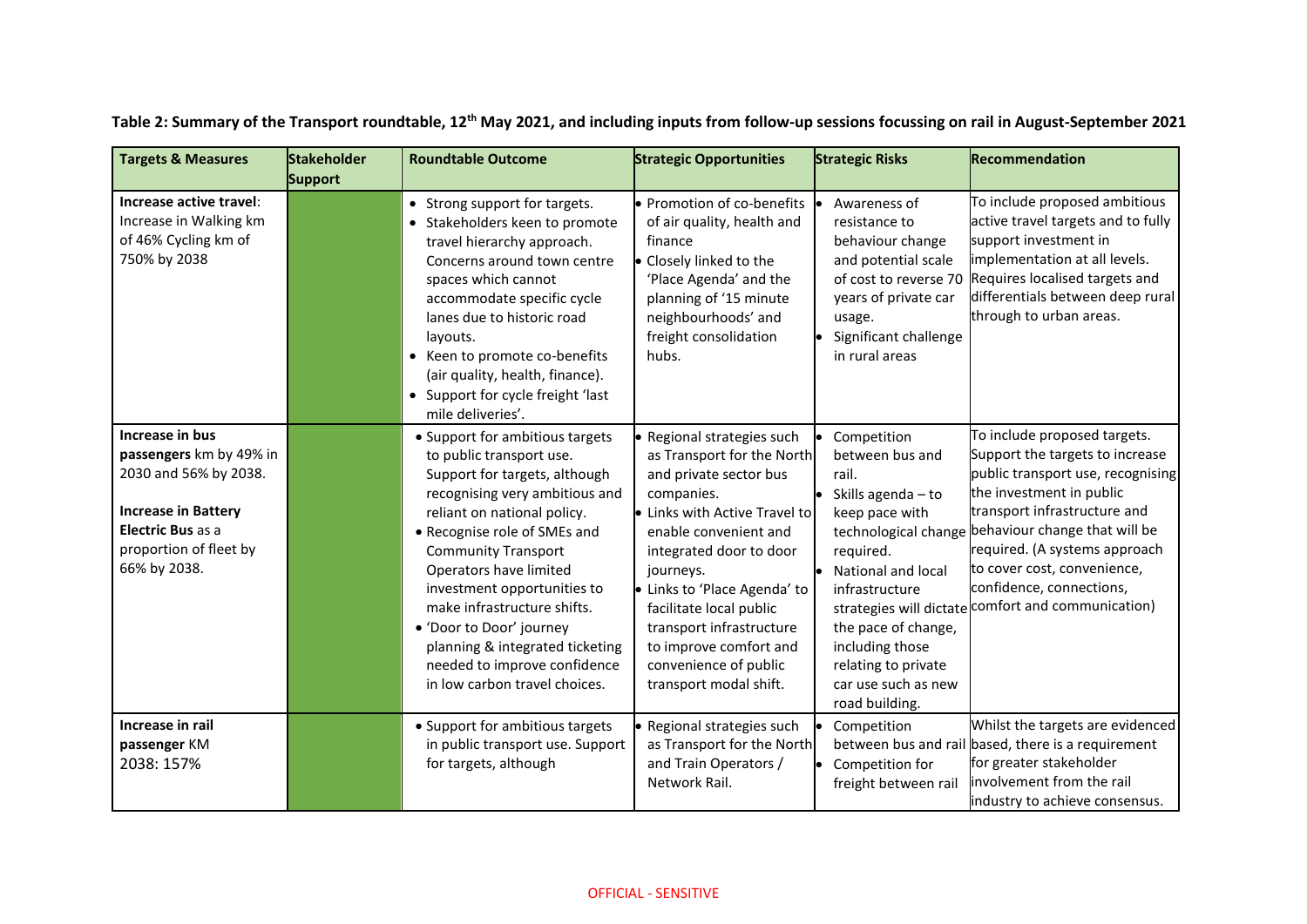| <b>Targets &amp; Measures</b>                                                                                                                                | <b>Stakeholder</b> | <b>Roundtable Outcome</b>                                                                                                                                                                                                                                                                                                                                                                                                                                                                                    | <b>Strategic Opportunities</b>                                                                                                                                                                                                                                                                              | <b>Strategic Risks</b>                                                                                                                                                                                                                                                                           | Recommendation                                                                                                                                                                                                                                                                                                                                                                                                       |
|--------------------------------------------------------------------------------------------------------------------------------------------------------------|--------------------|--------------------------------------------------------------------------------------------------------------------------------------------------------------------------------------------------------------------------------------------------------------------------------------------------------------------------------------------------------------------------------------------------------------------------------------------------------------------------------------------------------------|-------------------------------------------------------------------------------------------------------------------------------------------------------------------------------------------------------------------------------------------------------------------------------------------------------------|--------------------------------------------------------------------------------------------------------------------------------------------------------------------------------------------------------------------------------------------------------------------------------------------------|----------------------------------------------------------------------------------------------------------------------------------------------------------------------------------------------------------------------------------------------------------------------------------------------------------------------------------------------------------------------------------------------------------------------|
| Increase in rail<br>passengers on electrified<br>lines KM<br>2038:90%<br>Increase in freight modal<br>shift to rail (tonne/km)<br>2038: 20%                  | <b>Support</b>     | recognising very ambitious and<br>reliant on national policy.<br>• Concern over generalisation of<br>fuel type e.g. rail electrification,<br>which may not be appropriate<br>in all cases and alternatives<br>such as improved rail<br>infrastructure, and other low<br>carbon fuel options such as H2<br>and batteries should be<br>considered concurrently to<br>decarbonise journeys.<br>• Concern over use of 'tonnage<br>shifted to rail' as may be high<br>volume low weight in small<br>freight area. | • Links with Active Travel to<br>enable convenient and<br>integrated door to door<br>journeys.<br>· Links to 'Place Agenda' to<br>facilitate local public<br>transport infrastructure<br>to improve comfort and<br>convenience of public<br>transport modal shift and<br>freight 'last mile<br>deliveries'. | transport and road<br>haulage, particularly<br>SMEs.<br>National<br>infrastructure<br>the pace of change<br>for national rail<br>network. Long term<br>investment horizons.<br>Link to Skills agenda<br>- keeping pace with<br>technological<br>changes.                                         | This will be based on a 'line by<br>line' approach as the rural<br>nature of the region requires a<br>range of solutions.<br>Recommendation is to keep the<br>strategies will dictate targets associated with an<br>increase in passenger kms. For<br>electrification and freight modal<br>shift, the targets outlined will<br>form the basis of further work<br>with the rail industry and be<br>confirmed by 2022. |
| Decrease in private car<br>usage* (KM)<br>2038: -40%<br><b>Increase in Battery</b><br><b>Electric Vehicles as a</b><br>proportion of the fleet.<br>2038: 76% |                    | • Strong support for the<br>decrease in private car usage as<br>the key priority for<br>decarbonising transport and<br>also for improving air quality.<br>• Support for investment in<br>alternatives to private car use<br>was priority - active travel,<br>public transport.<br>• Travel hierarchy strongly<br>supported - whereby BEVs<br>supported where alternatives<br>are not an option. (Recognising<br>BEVs continue to contribute to<br>poor air quality)                                          | • Use of infrastructure<br>funding to invest in<br>alternatives to private car<br>use.<br>• Link to the 'Place Agenda'<br>to promote car free town<br>centres.<br>• Link to public health<br>agenda; air quality and<br>obesity.                                                                            | • Awareness of<br>resistance to<br>behaviour change<br>and potential scale<br>of cost to reverse 70<br>years of car usage.<br>• Deeply rural areas<br>will realistically<br>require higher levels<br>of car travel.<br>(Although mileage<br>could be reduced by<br>car share / clubs<br>models.) | Support the targets for<br>decreasing private car travel and<br>increase in the BEV fleet.                                                                                                                                                                                                                                                                                                                           |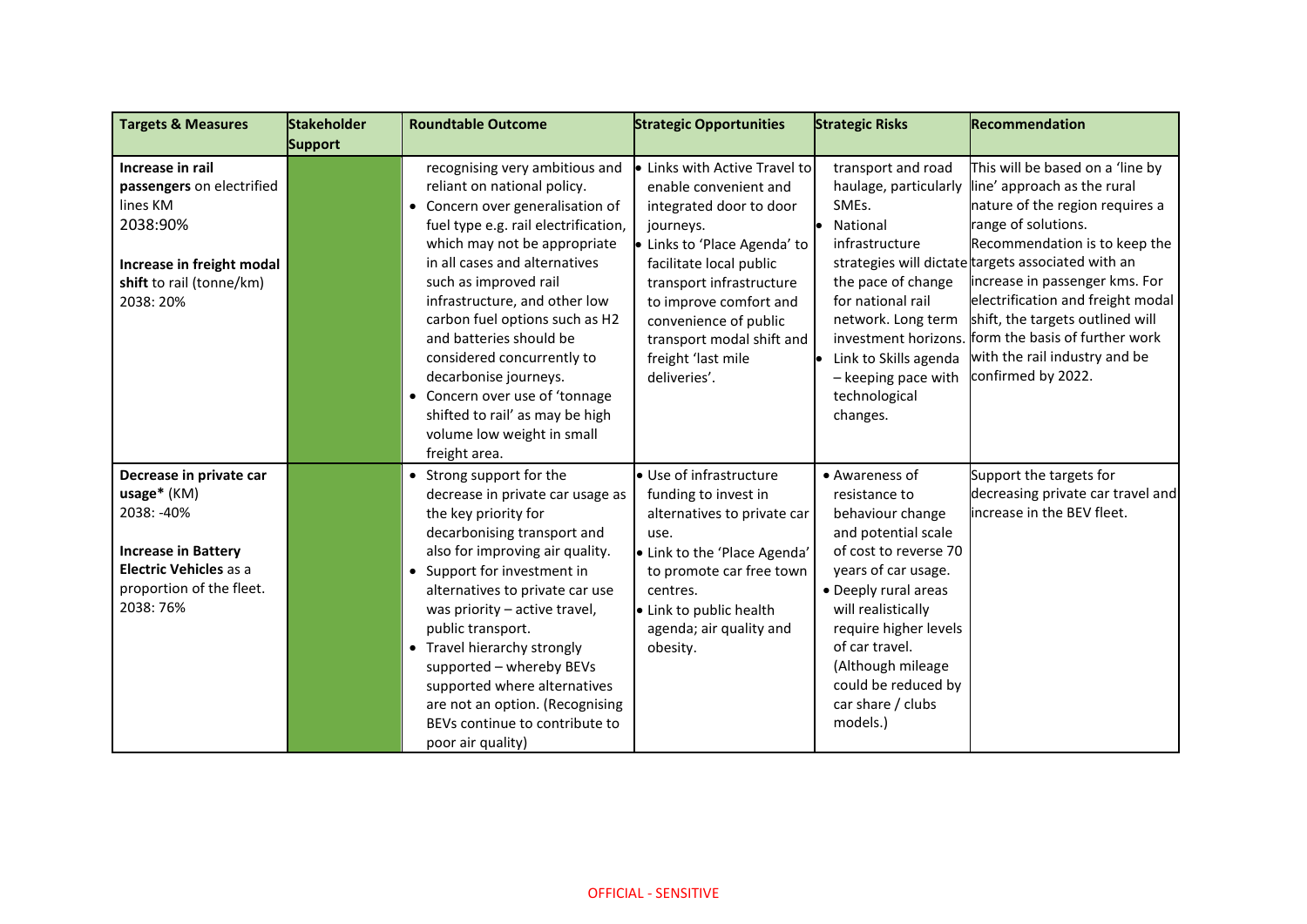| <b>Targets &amp; Measures</b>                                                                                                                                                                                                                                                                                                                                                                                               | <b>Stakeholder</b><br><b>Support</b> | <b>Roundtable Outcome</b>                                                                                                                                                                                                                                                                                                                                         | <b>Strategic Opportunities</b>                                                                                                                                            | <b>Strategic Risks</b>                                                                                                     | <b>Recommendation</b>                                                                                                                                                                                                                  |
|-----------------------------------------------------------------------------------------------------------------------------------------------------------------------------------------------------------------------------------------------------------------------------------------------------------------------------------------------------------------------------------------------------------------------------|--------------------------------------|-------------------------------------------------------------------------------------------------------------------------------------------------------------------------------------------------------------------------------------------------------------------------------------------------------------------------------------------------------------------|---------------------------------------------------------------------------------------------------------------------------------------------------------------------------|----------------------------------------------------------------------------------------------------------------------------|----------------------------------------------------------------------------------------------------------------------------------------------------------------------------------------------------------------------------------------|
| Limit the increase in<br>freight modal shift to<br>vans, with increase of<br>Battery Electric Vans as a<br>proportion of the fleet.<br>2038: 55%<br>Decrease in freight<br>modal shift away from<br>HGV (tonne/km)<br>2038: 51%<br>Increase proportion of<br>Battery Electric HGVs to<br>59% and hydrogen fuel<br>HGVs to 19% of feet by<br>2038 (Balanced scenario)<br>2021/22: Targets set for<br>public fleet conversion |                                      | Support targets for public<br>٠<br>fleet conversion.<br>Support freight modal shift<br>$\bullet$<br>targets (coupled with 'last<br>mile deliveries' actions) in<br>principle, although more<br>discussion required with rail<br>and road industry.<br>Support for green hydrogen<br>$\bullet$<br>as transport fuel. This is a fast<br>moving emerging technology. | • Link to Transport for the<br>North Decarbonisation<br>strategy<br>• Links to private sector<br>industry and rail<br>(freight) industry<br>decarbonisation<br>strategies | · Green hydrogen roll<br>out predicted<br>timetable.<br>• 'Bridging' fuels such<br>as Bio LPG could be<br>stranded assets. | Support targets for public fleet<br>conversion.<br>Further work required with<br>freight industry and Transport<br>for the North regarding targets<br>and fuel types and the emerging<br>hydrogen fuel market. (Supply<br>and demand.) |

**\***Even with the maximum feasible rate of zero-emission vehicle roll-out, limited vehicle supply and stock turnover rates mean that rapid emissions reduction cannot be achieved through technology alone and must be supported by measures to reduce demand for travel and to shift journeys to more sustainable options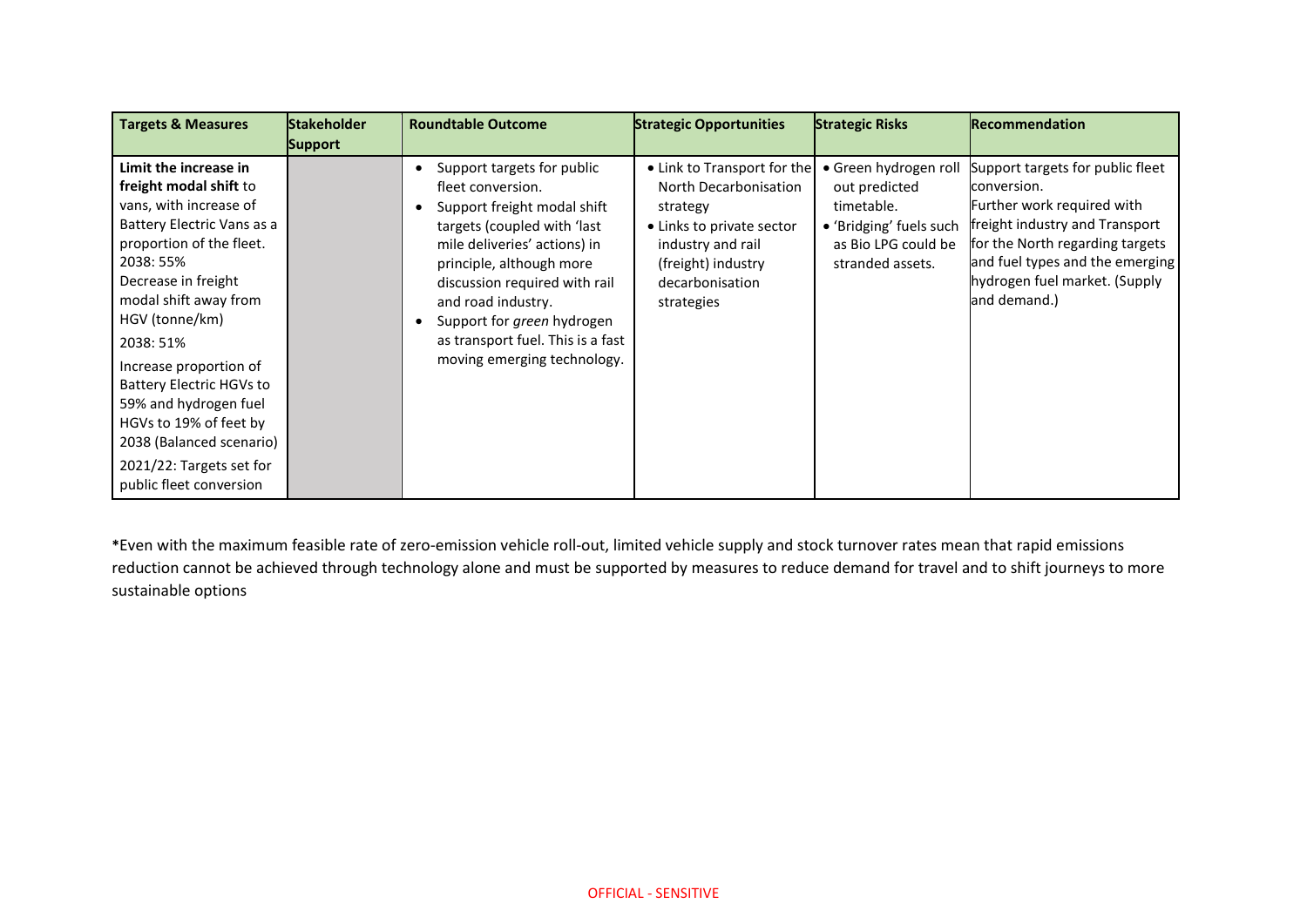# Decarbonising Energy Systems Roundtable Report

#### Key Sentiments

- Energy efficiency and demand reduction underpins all progress
- Fabric first approach to retrofit
- An integrated solutions approach
- Focus on no regret solutions
- Right solutions in right places
- **•** Energy monitoring crucial

#### "What"

Table 3 summarises the conversations and sentiments expressed by attendees at the workshop. Some topics generated more discussion than others, given the expertise in the room – the more indepth and nuanced conversations are captured in the narrative below.

**Hydrogen:** In discussing hydrogen for heating in homes and businesses, there was a difference in opinion between those who thought targets for deployment were too low and those who worried that gas-grid hydrogen would not materialise on time for the modelling. There were also concerns raised around consumer take-up, and the process energy efficiency of translating electrical energy from renewables. Regarding production, the need for more research was identified, both on the potential impacts of blue and green hydrogen, and on how land availability and suitability for renewables could be translated to potential volumes of green hydrogen.

**Heat pumps:** Although attendees were broadly supportive of the target, it was recognised as being very ambitious, and it was noted that the installation of heat pumps would also require significant extra works in many contexts (insulation, radiators, underfloor heating, hot water tanks). There was also a worry that smaller properties would not be suitable, although counter evidence was provided with examples from Broadacres. There was a recommendation that we should conduct research to understand where to focus early installations before policy decisions on heat released (e.g. *[https://eua.org.uk/uploads/608167B5BC925.pdf\)](https://eua.org.uk/uploads/608167B5BC925.pdf)*

**Flexibility and storage:** There was enthusiasm for installing building-level batteries, especially in rural areas and linked to solar deployment, to improve electricity grid resilience and provide energy security for off-gas rural areas. There was extensive discussion on whether the energy monitoring (via smart meters), wider promotion of LEDs, energy management plans, circular economy transition and increased automation could enable even higher levels of demand reduction, although there was the concern that deploying these measures would be very dependent on high levels of behaviour change.

## "How" and "who"

There was widespread recognition that national policy plays a huge role in this sector and that current national policy is woefully below the standard needed – even the upcoming Future Homes Standard is below the level needed for us to achieve the carbon reduction required, in order to ensure retrofit is not needed within 5-10 years of construction. There was an interesting discussion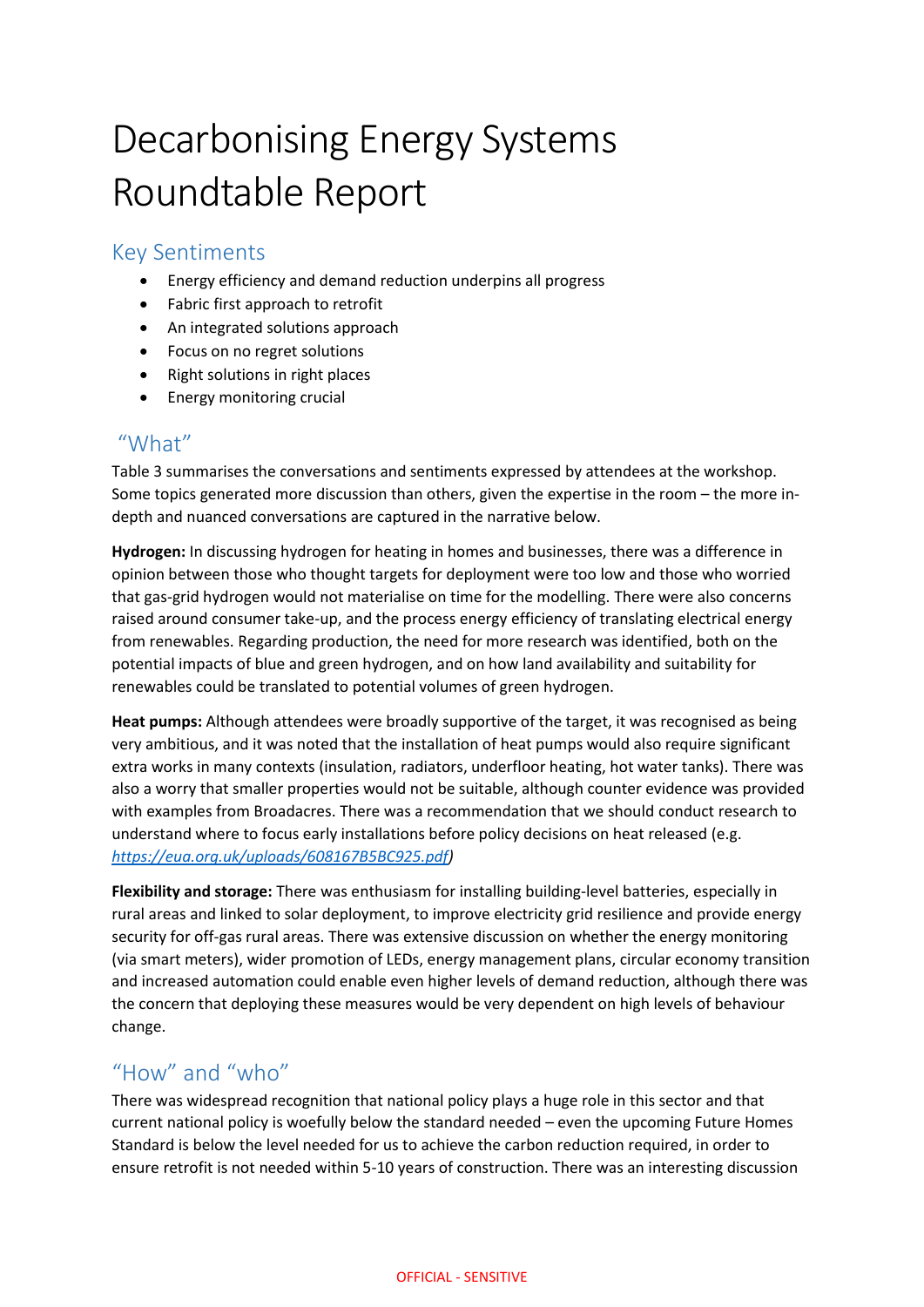on requirements for new developments to be energetically independent, although recognition that this may be beyond the immediate actions to influence government. There was also extensive support for long-term continuity on retrofit schemes, and twinning with 5+ year funding for education and behaviour change to deliver domestic and non-domestic energy use reduction.

At a community level, community energy management plans based on smart metering was suggested as a novel idea to engage residents in reducing emissions, and could link in with local energy networks, allowing peer-to-peer trading and reducing grid-level capacity worries. It was also noted that local authorities should be a catalyst for change, leading the way and advising their residents to help deliver a local economy that can thrive and contribute to reducing the UK carbon emissions. Examples of local policy that could demonstrate that could be looking at business rates reductions for lower carbon businesses, or a tariff for commercial high carbon energy use.

In this session, there was time to allow attendees to detail their current strategies and programmes that are contributing to the carbon negative York and North Yorkshire in the virtual meeting chat box. 15 organisations contributed significantly to this, including renewables developers with active and developing assets (Third Energy, Energy Oasis, Drax); heat providers (Daikin, NGN); national NFPs (CPRE, Broadacres), and local authorities and community action groups (City of York Council, Richmondshire Climate Change Action Partnership, Harrogate District's Climate Change Coalition, Ryedale District Council, Askrigg Community Energy, village halls). This gave the group a sense of the extent of ongoing work, and during the next phase of Routemap development work, we will be trying to quantify how far these programmes get us towards the targets (see Table Y) and how far we have left to go. Some other organisations were highlighted as being useful to bring to the discussion, including Climate Hero and Energiesprong. 11 of the organisations present agreed to directly support the development and delivery of the Energy Systems section of the Routemap, and will be contacted in due course to discuss next steps.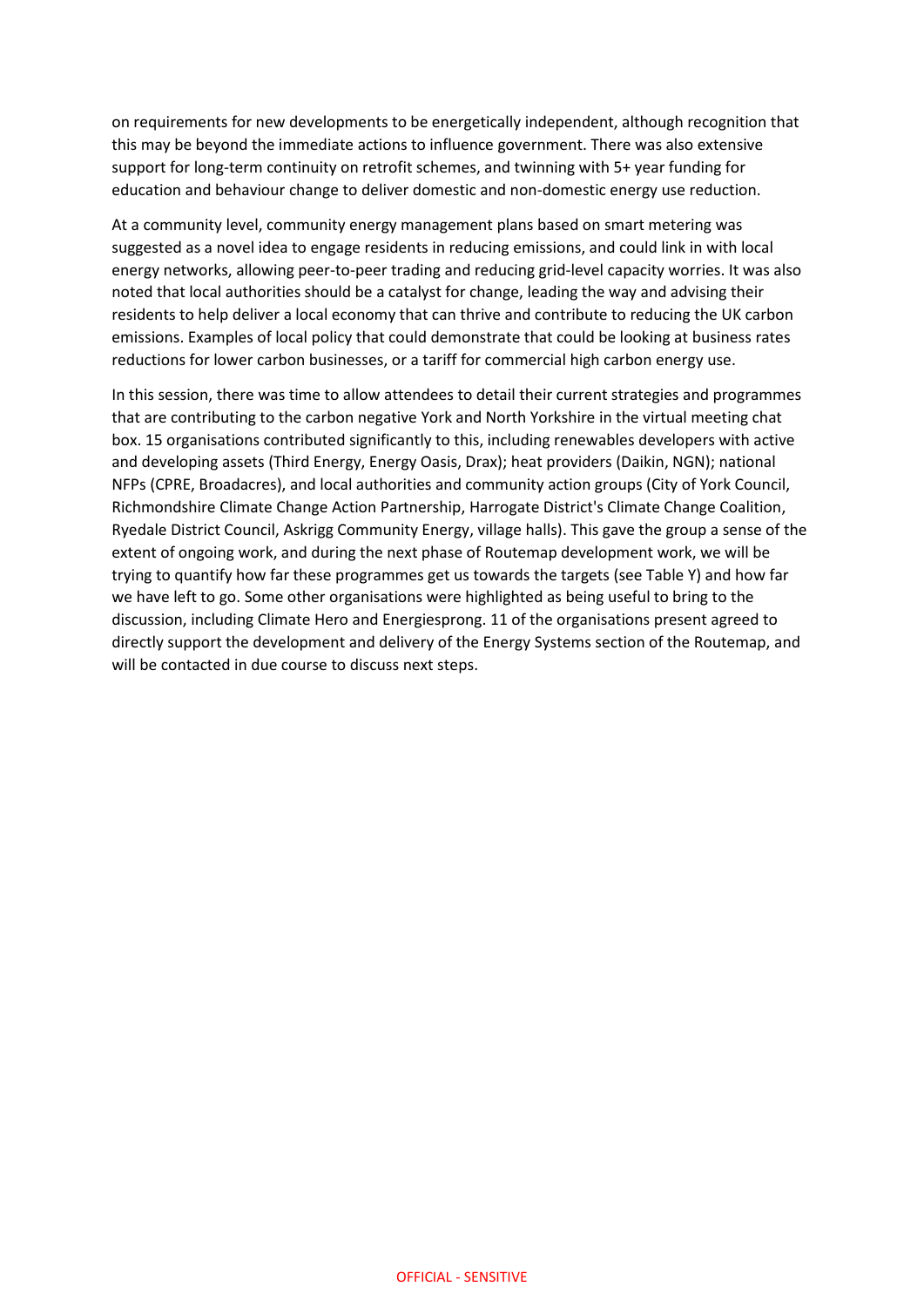| <b>Targets &amp; Measures</b>                                                                                                   | <b>Stakeholder</b><br><b>Support</b> | <b>Roundtable Outcome</b>                                                                                                                                                                                                                                                                                                                                                                                                                                        | <b>Strategic Opportunities Strategic Risks</b>                                                                                                                                                                  |                                                                                                                                                                                                                                                                                       | <b>Recommendation</b>                                                                                                                                                                                               |
|---------------------------------------------------------------------------------------------------------------------------------|--------------------------------------|------------------------------------------------------------------------------------------------------------------------------------------------------------------------------------------------------------------------------------------------------------------------------------------------------------------------------------------------------------------------------------------------------------------------------------------------------------------|-----------------------------------------------------------------------------------------------------------------------------------------------------------------------------------------------------------------|---------------------------------------------------------------------------------------------------------------------------------------------------------------------------------------------------------------------------------------------------------------------------------------|---------------------------------------------------------------------------------------------------------------------------------------------------------------------------------------------------------------------|
| <b>Buildings</b>                                                                                                                |                                      |                                                                                                                                                                                                                                                                                                                                                                                                                                                                  |                                                                                                                                                                                                                 |                                                                                                                                                                                                                                                                                       |                                                                                                                                                                                                                     |
| <b>Retrofit existing private</b><br><b>buildings: 250,000</b><br>homes to be retrofitted<br>to at least EPC C rating<br>by 2030 |                                      | Very strong stakeholder support for<br>target. Needs to be considered as the<br>backbone of decarbonising buildings -<br>fabric first.                                                                                                                                                                                                                                                                                                                           | • Multiple wins across<br>fuel poverty, jobs<br>growth and carbon<br>reduction<br>• Potential for world-<br>leading biobased<br>retrofit market                                                                 | • Current rollout reliant on<br>sporadic government grants<br>which have distorted the<br>market - could affect<br>deliverability of such an<br>ambitious target (way ahead<br>of Gov level projections)                                                                              | Include max ambition<br>target for 250k retrofits by<br>2030 (as the High H2 target<br>is actually higher); further<br>work needed to assess how<br>to evaluate progress.                                           |
| <b>Retrofit existing public</b><br>buildings: 100% public<br>buildings retrofitted by<br>2027                                   |                                      | Very strong stakeholder support.                                                                                                                                                                                                                                                                                                                                                                                                                                 | • Savings for LAs and<br>public bodies<br>· Skills funding coming<br>into the sector, strong<br>target should help<br>drive activity<br>· Links into sustainable<br>procurement and LA<br>climate action plans. | • Short term target, especially<br>considering impacts of LGR<br>· Possible lack of upfront finance<br>for capital                                                                                                                                                                    | Include the target, review<br>after LGR.                                                                                                                                                                            |
| Large-scale deployment<br>of heat pumps: 203,000<br>homes by 2030 and<br>274,000 by 2038, 47%<br>non-domestic heat              |                                      | Strong stakeholder support for target,<br>but stakeholders questioned whether a<br>more balanced approach with H2<br>should be considered.<br>Stakeholders suggested providing<br>ranged targets to allow flex between<br>HPs and H <sub>2</sub> dependent on government<br>policy.<br>Consensus that the rate of installation<br>will be a significant challenge - will<br>need strong market growth and that<br>will be difficult to deliver and to<br>manage. | • New industry to<br>provide jobs as well as<br>reducing fuel poverty<br>(as evidenced by<br>emerging successes in<br>social housing)                                                                           | · Needs to be well-planned,<br>well-communicated and with<br>clear, long-term planning and<br>support for the burgeoning<br>industry – otherwise, costs will $99k$ , reassess pathway at<br>continue to balloon and the<br>promise of cost-effective<br>decarbonisation will be lost. | Target of 130,000-200,000<br>domestic heat pumps by<br>2030 (aligns with Balanced<br>- Max, High H2 target only<br>2025 and revise target up<br>or down in line with<br>government heat<br>decarbonisation pathway. |

#### **Table 3: Summary of the Decarbonising Energy Systems roundtable, 9 th June 2021**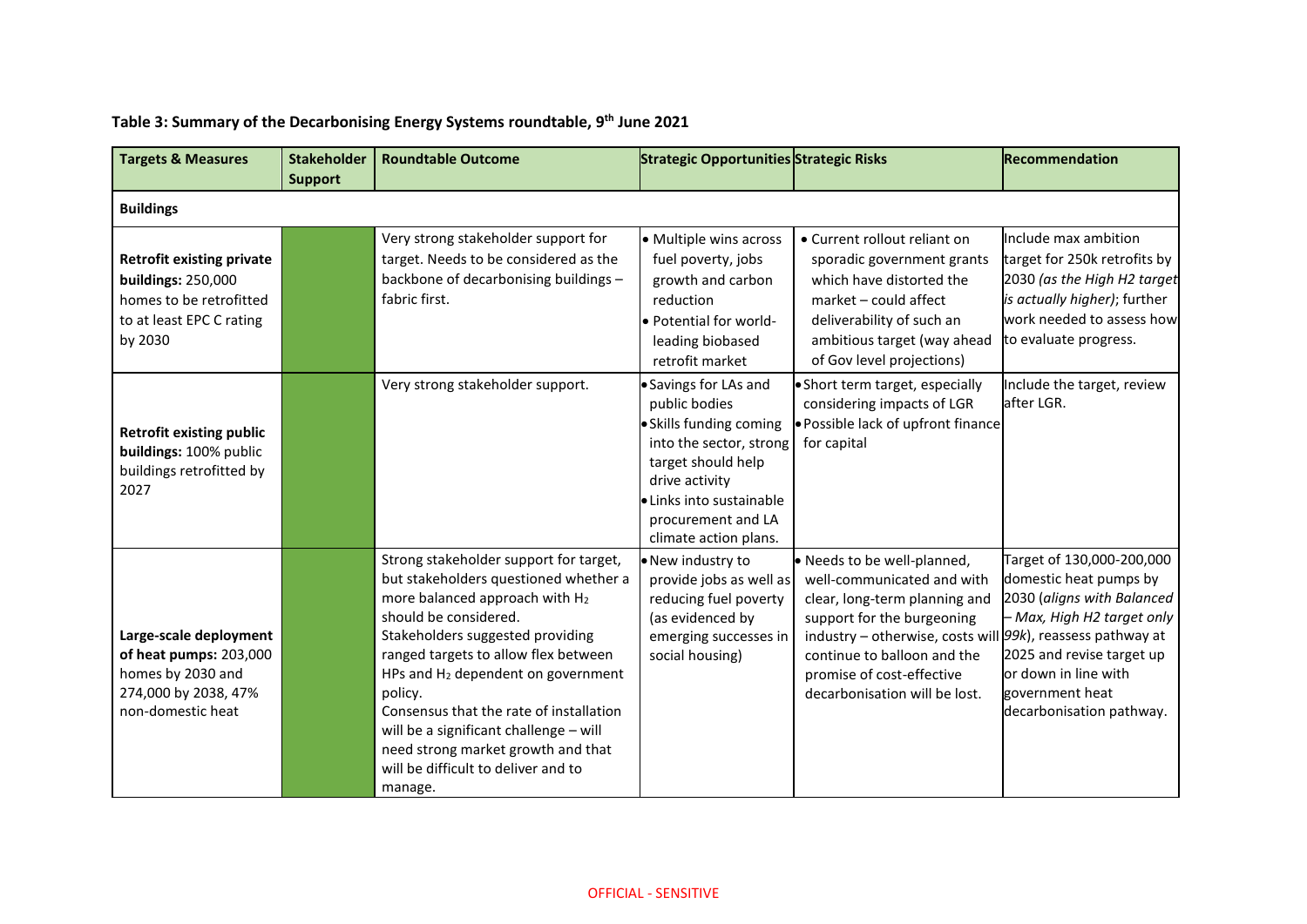| <b>Deploy district heating:</b><br>District Heat to cover<br>75,000-86,000 homes<br>and 22-28% of non-<br>domestic heat by 2038          | Stakeholder support for measure.<br>Stakeholders identified the need for<br>energy master-planning to identify<br>most appropriate sites and linking to<br>other major infrastructure upgrades to<br>reduce costs.                                                                                                                                                                                            | . Opportunity for LAs,<br>social housing<br>providers and<br>business park owners<br>to support their<br>residents while<br>generating a small<br>internal profit.                           | . Difficult to manage and market An overall target of >18%<br>heat networks outside of<br>urban areas and large estates -<br>without significant policy<br>support (i.e. planning must<br>consider in options analysis),<br>won't be deliverable | of buildings on heat<br>networks by 2038. Fits with<br>all pathways, preferable to<br>mention 2038 target as<br>2030 target seems very<br>stretching right now.                                                                                                  |
|------------------------------------------------------------------------------------------------------------------------------------------|---------------------------------------------------------------------------------------------------------------------------------------------------------------------------------------------------------------------------------------------------------------------------------------------------------------------------------------------------------------------------------------------------------------|----------------------------------------------------------------------------------------------------------------------------------------------------------------------------------------------|--------------------------------------------------------------------------------------------------------------------------------------------------------------------------------------------------------------------------------------------------|------------------------------------------------------------------------------------------------------------------------------------------------------------------------------------------------------------------------------------------------------------------|
| <b>Encourage heat</b><br>switching: phase out oil<br>boilers                                                                             | Support for oil boiler phase out                                                                                                                                                                                                                                                                                                                                                                              | · Fuel poverty win (if<br>associated with fabric<br>first retrofit)<br>. Opportunity to lead in<br>a highly rural context<br>- this shift would be<br>news-worthy<br>• Reduced air pollution |                                                                                                                                                                                                                                                  | Routemap should include<br>strong target around oil<br>boilers (phase out<br>completely by 2030,<br>matches all scenarios).                                                                                                                                      |
| Deploy rooftop solar<br>PV: up to 101,000<br>domestic installations<br>and 48 GWh/yr on non-<br>domestic by 2038                         | Strong support, more of an<br>appreciation of how rooftop solar fits<br>into hyper-local energy provision,<br>microgrids, and in combination with<br>batteries etc. Very strong support for<br>non-domestic too, especially large<br>spaces e.g. warehousing, and to be<br>linked with storage - great for local<br>load balancing due to difference in<br>peak times between businesses and<br>nearby homes. | generation with<br>demand in<br>towns/cities, peer-to-<br>peer energy trading                                                                                                                | • Benefits of co-locating • Risk of industry collapsing if<br>clear provision not made in<br>planning policy (i.e. solar PV on 2030 and 101,000 by 2038<br>all new buildings, which is<br>expected in Future Homes<br>Standard)                  | Include target as in study -<br>over 70,000 homes by<br>(same across all scenarios)                                                                                                                                                                              |
| <b>High standards for new</b><br>housing: Adopt regional<br>high efficiency<br>standards from 2021,<br>ahead of Future Homes<br>Standard | Strong support for the target, but<br>concern that local planning teams do<br>not have the power they would need to<br>drive ambition ahead of national policy,<br>and that going early on high cost low<br>carbon standards may reduce investor<br>potential.                                                                                                                                                | · Show leadership,<br>especially amongst<br>rural areas<br>. Fuel poverty reduction                                                                                                          | . Pushing for higher standard<br>could reduce number of<br>homes being built (viability<br>arguments)<br>• Committing to something<br>some people currently think is<br>impossible                                                               | Include an action to work<br>with housing planners and<br>commissioners, e.g. Homes<br>England and LAs, to push<br>for higher standards, e.g.<br>via the Housing Design<br>Guide. Potential for 2023<br>date in line with securing a<br>devolution deal and MCA. |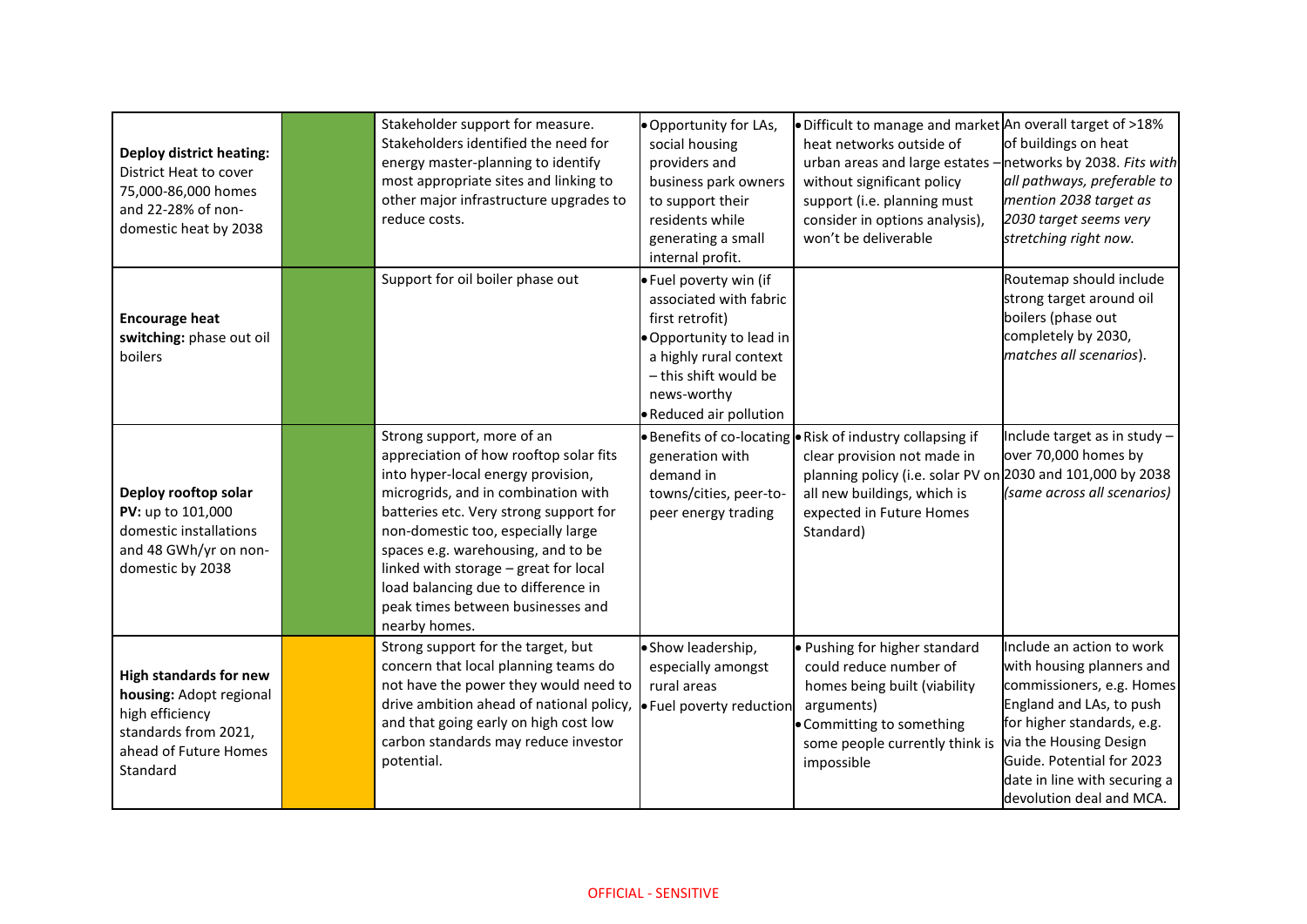| Deploy H <sub>2</sub> boilers:<br>Hydrogen rollout<br>(61,000-183,000 homes<br>and 11-27% non-<br>domestic heat) by 2038                                           | Mixed opinions, general disbelief that<br>H2 targets will be met (Trojan horse for<br>oil and gas).<br>Awareness that industry, power and<br>transport will benefit first, then gas-<br>grid homes - most of Y&NY off-gas.                                                                                                                                | · Possible lower costs<br>for residents<br>(dependant on<br>generation model<br>decided by<br>government)<br>· Potential for less<br>disruption to<br>homeowners than<br>heat pumps | · Future business models for<br>production still unclear so<br>business case for homeowners government to aim for first<br>still unclear.<br>. Very dependent on central<br>government policy.<br>· Risk around challenges<br>generating sufficient green<br>hydrogen | Work with key industry<br>stakeholders and national<br>domestic H <sub>2</sub> boiler installs<br>in the late 2020s and<br>between 60,000-180,000<br>installs by 2038<br>(dependent on Heat and<br>Buildings Strategy). Fits<br>'High H2' timeline, and<br>balanced-high H2 range. |
|--------------------------------------------------------------------------------------------------------------------------------------------------------------------|-----------------------------------------------------------------------------------------------------------------------------------------------------------------------------------------------------------------------------------------------------------------------------------------------------------------------------------------------------------|-------------------------------------------------------------------------------------------------------------------------------------------------------------------------------------|-----------------------------------------------------------------------------------------------------------------------------------------------------------------------------------------------------------------------------------------------------------------------|------------------------------------------------------------------------------------------------------------------------------------------------------------------------------------------------------------------------------------------------------------------------------------|
| <b>Encourage heat</b><br>switching: Reducing<br>biomass boilers                                                                                                    | Stakeholder raised that biomass boiler<br>phase out is confusing and slightly<br>contradictory. Consensus not to include<br>target given this and that the CO <sub>2</sub><br>savings will likely be relatively low.<br>Consensus to leave to national<br>government to influence, support<br>external narratives of biomass as a<br>bridging technology. | • Reduced air pollution                                                                                                                                                             | . Need to ensure what you're<br>moving towards is definitely<br>better (carbon and £).<br>Discouraging biomass boilers<br>will provide confused<br>messaging and will have a<br>relatively low carbon reduction<br>impact                                             | Routemap not to mention<br>biomass boiler cut-back<br>(low priority, risks<br>unnecessary confusion)                                                                                                                                                                               |
| Power                                                                                                                                                              |                                                                                                                                                                                                                                                                                                                                                           |                                                                                                                                                                                     |                                                                                                                                                                                                                                                                       |                                                                                                                                                                                                                                                                                    |
| Solar PV and onshore<br>wind deployment: solar<br>PV and onshore wind<br>capacities in the region<br>must increase by 108<br>MW and 66 MW every<br>year until 2030 | Agreement that this target is correct -<br>however, LU&A session highlighted the<br>max ambition target could remove<br>significant swathes of land from<br>agricultural production and this is<br>undesirable.<br>Opportunities to be realised as banks<br>green their lending, can remove capital<br>upfront costs for developers to grow<br>industry.  | • LAEPs and associated<br>investment portfolios<br>should help to drive<br>this investment.                                                                                         | . High targets and rapid growth<br>possible to achieve technically,<br>but planning and stakeholder<br>relationships could be major<br>hold-ups for the deployment.                                                                                                   | Merge targets to allow flex<br>between solar, wind and<br>hydro, and hit between<br>balanced and max<br>ambition - Include<br>integrated target for<br>installation of 1,500 MW of<br>capacity from solar,<br>onshore wind and<br>hydropower by 2030 and<br>over 2,500 MW by 2038  |
| <b>Expansion of AD and</b><br>small bioenergy: by<br>2038, take the regional                                                                                       | Very few comments at the DES<br>Roundtable, some comments at<br>Business roundtable. Previous                                                                                                                                                                                                                                                             | • Strong regional<br>research capabilities -<br>opportunity to work                                                                                                                 | . Risk of expansion beyond the<br>sustainable limits of the<br>landscape (e.g. importing                                                                                                                                                                              | Maintain the targets, with<br>proviso take opportunities<br>to examine the                                                                                                                                                                                                         |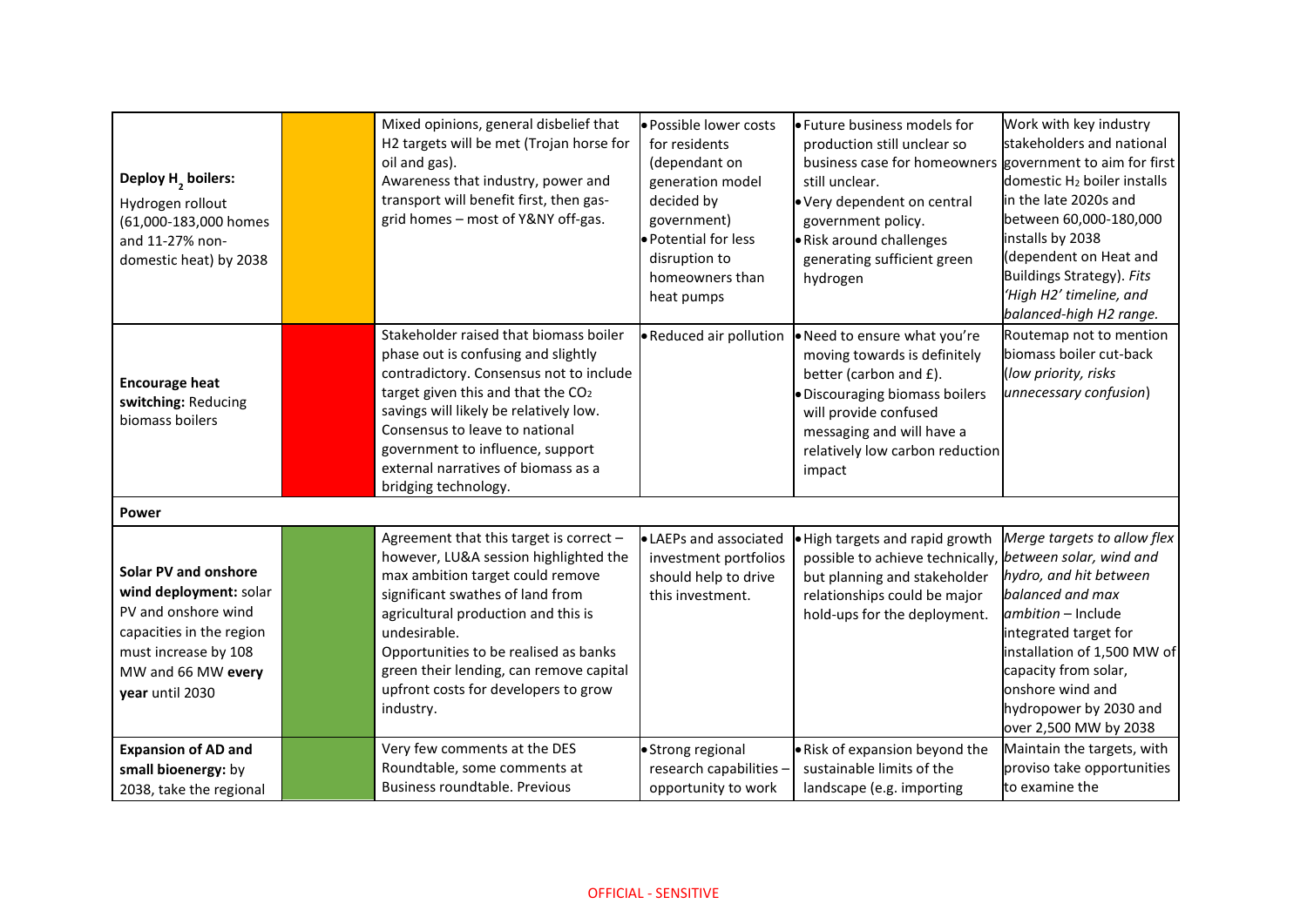| electric generation<br>capacity from 10 and 33<br>MW (2019) to 26 and 97<br>MW respectively; more<br>than doubling the<br>regional biomethane<br>production from AD;<br>increasing heat from AD<br>CHP by 2.5x | conversations have indicated strong<br>support for this measure.<br>Discussion on biomass gasification at<br>Drax to create negative-emission<br>synthetic fuels for e.g. aviation.                                                                                                                                                                                                                                                                                                            | closely with e.g. FERA,<br>BDC, Yorkshire Water,<br>to maximise regional<br>rollout and be a<br>world-leading region.<br>· Waste collection<br>reforms (2023) may<br>provide more readily-<br>accessible feedstock. | waste from further afield)<br>would have negative carbon<br>impacts.<br>· Facilities based on post-<br>consumer food waste should<br>not be economically viable in a<br>circular economy -<br>underpinned by poor<br>consumer waste behaviour.                                                                                                                            | sustainability (economic<br>and environmental) of new<br>installations.                                                                                                                                                                                                                                                                         |
|----------------------------------------------------------------------------------------------------------------------------------------------------------------------------------------------------------------|------------------------------------------------------------------------------------------------------------------------------------------------------------------------------------------------------------------------------------------------------------------------------------------------------------------------------------------------------------------------------------------------------------------------------------------------------------------------------------------------|---------------------------------------------------------------------------------------------------------------------------------------------------------------------------------------------------------------------|---------------------------------------------------------------------------------------------------------------------------------------------------------------------------------------------------------------------------------------------------------------------------------------------------------------------------------------------------------------------------|-------------------------------------------------------------------------------------------------------------------------------------------------------------------------------------------------------------------------------------------------------------------------------------------------------------------------------------------------|
| <b>Flexibility and storage:</b><br>reduce peak demand by<br>10% and deploy up to<br>736 MW battery storage<br>by 2038, from a 2020<br>baseline of 27 MW.                                                       | Underestimate potential for peak<br>demand reduction and energy<br>conservation - Denmark reduced<br>consumption by 14% through smart<br>meters alone.<br>Point made that storage target does<br>not seem to consider the capacity of<br>thousands of EVs - vehicle to grid<br>technology could increase this figure<br>hugely.<br>Some points that hydrogen generated<br>by renewables is a better storage<br>medium than batteries.<br>10% peak reduction is reasonable<br>according to NPg. | · Opportunity to<br>overcome grid<br>capacity issues with<br>significant localised<br>storage, thus creating<br>more marketable<br>business parks in rural<br>areas.                                                | · Sustainability issues twinned<br>with booming demand in<br>battery supply chain could<br>have impacts on battery<br>availability in future.<br>• Current modelling includes a<br>Drax 200MW grid-level battery<br>which is now not in their future consumer support for<br>plans - need to find alternative reducing energy use via<br>large sites (e.g. Monk Fryston). | Include battery storage<br>target, with re-evaluation<br>beyond 2025.<br>Add an energy monitoring<br>and management target to<br>Buildings sector, suggest:<br>Provide significant<br>awareness raising and<br>working with energy<br>companies to drive uptake<br>of smart meters, to<br>facilitate a 10% reduction<br>in peak demand by 2038. |
| New infrastructure:<br>Electricity infrastructure<br>investment enabling up<br>to 102% higher annual<br>demand by 2038                                                                                         | NPg think it's reasonable. Green<br>Recovery Scheme has made some<br>ground - demonstrated an approach<br>outside the business planning cycle.<br>Anticipating £100m's of investment in<br>new capacity, especially on LV network,<br>for smart tech (LV monitors and smart<br>meter data integration), plus<br>infrastructure like street cables or<br>unbundling of shared cables (services)<br>that feed individual properties.                                                             | · Opens up other<br>opportunities<br>(renewables<br>generation)                                                                                                                                                     | · Currently grid infrastructure is<br>holding up greening the<br>regional grid.<br>· Possible financial and carbon<br>implications of over-investing<br>in assets that could become<br>stranded - LAEPs should help<br>overcome this.                                                                                                                                     | Include proposed target on<br>improving electricity<br>infrastructure, but<br>emphasise that it's an<br>enabler not a solution.                                                                                                                                                                                                                 |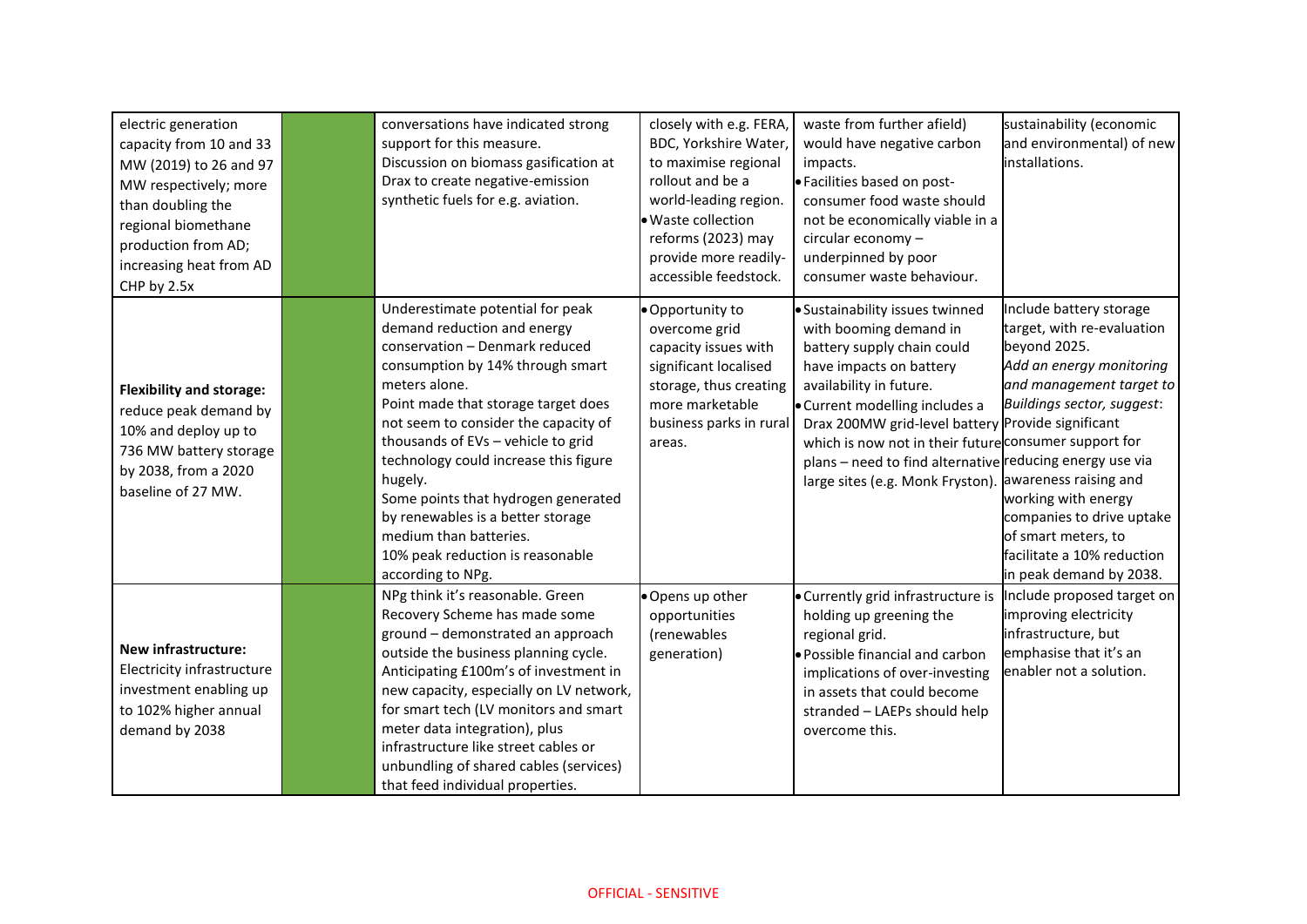| <b>CCS retrofits to large</b><br>biomass and fossil<br>plants, with 4 biomass<br>turbine retrofits at Drax<br>by 2034     | Continued concern that BECCS not zero<br>carbon as 'advertised' (sourcing and<br>logistics).<br>Necessity for any business models to<br>reflect that it is a medium term<br>technology - don't lock into<br>combustion and capture as a long-term<br>solution.                                                        | . Would be the first in<br>the world to do this at<br>this scale.<br>• Massive emissions<br>savings possible.<br>. Without this, reaching<br>net zero is unlikely<br>until early 2040s.                                         | . Very little influence on if CCS<br>gets the financial support it willemphasise dependence on<br>need, gov decision<br>• Changing Drax plans have<br>massive impacts on the study,<br>may need to provide a regional<br>competitive edge to keep 4<br>BECCS sites in Y&NY.<br>Reputational risks as BECCS<br>process quite expensive (to<br>taxpayer) and not without<br>environmental impacts<br>(importing huge biomass<br>volumes from N. America) | Include target on CCS, but<br>Government to find a<br>model that works.                                                                                                      |
|---------------------------------------------------------------------------------------------------------------------------|-----------------------------------------------------------------------------------------------------------------------------------------------------------------------------------------------------------------------------------------------------------------------------------------------------------------------|---------------------------------------------------------------------------------------------------------------------------------------------------------------------------------------------------------------------------------|--------------------------------------------------------------------------------------------------------------------------------------------------------------------------------------------------------------------------------------------------------------------------------------------------------------------------------------------------------------------------------------------------------------------------------------------------------|------------------------------------------------------------------------------------------------------------------------------------------------------------------------------|
| <b>Decarbonisation of</b><br>EfW: CCS retrofits by<br>2030, require any new<br>EfW to be CCS-ready;                       | Commercial interest in the<br>development of Allerton Park. Retrofit<br>of existing EfW CCS considered a no-<br>regrets option.                                                                                                                                                                                       | • CCS on EfW could<br>contribute to negative<br>emissions.                                                                                                                                                                      | · Risk locking in production of<br>waste and thus counteracting<br>circular economy transition.                                                                                                                                                                                                                                                                                                                                                        | Include target on CCS<br>retrofits by 2030                                                                                                                                   |
| Deployment of<br>hydrogen generators:<br>300 MW first-of-a-kind<br>H2 turbine online by<br>2030, +300 MW every 3<br>years | Gov are targeting 5GW generation by<br>2030, industry say they can deliver<br>significantly more. Demand will mostly<br>be from industry to begin with.<br>Consultation on 10 point plan<br>imminent - may help unlock further<br>progress.<br>Green hydrogen costs currently £6/kilo<br>- should be £2/kilo by 2030. | · Use our regional<br>assets (land, potential<br>CCS) to be a leading<br>region on blue and<br>green H <sub>2</sub> production.<br>. Opportunity to create<br>energy-independent<br>islands, with green H2<br>as energy storage | • Currently risky to take<br>decisions on this as UK Gov will is, with a caveat that it is<br>have significant power over the highly dependent on<br>decision (Hydrogen strategy<br>expected this year)                                                                                                                                                                                                                                                | Include hydrogen target as<br>Government decisions, and<br>that the production will be<br>limited to electrolysis or<br>CCS sources.                                         |
| Double EfW capacity to<br>57 MW by 2023 and<br>install new 11.5 MW<br>EfW CHP                                             | Need to make the most out of existing<br>EfW capacity. Stakeholder concerns<br>around increasing EfW capacity<br>undermining reducing waste ambitions.                                                                                                                                                                | • CCS on EfW could<br>contribute to negative<br>emissions.                                                                                                                                                                      | . Risk locking in production of<br>waste and thus counteracting<br>circular economy transition.                                                                                                                                                                                                                                                                                                                                                        | Not to include aim to<br>double EfW capacity at this<br>stage. Further research<br>required to understand<br>existing waste streams and<br>sustainability of EfW in<br>Y&NY. |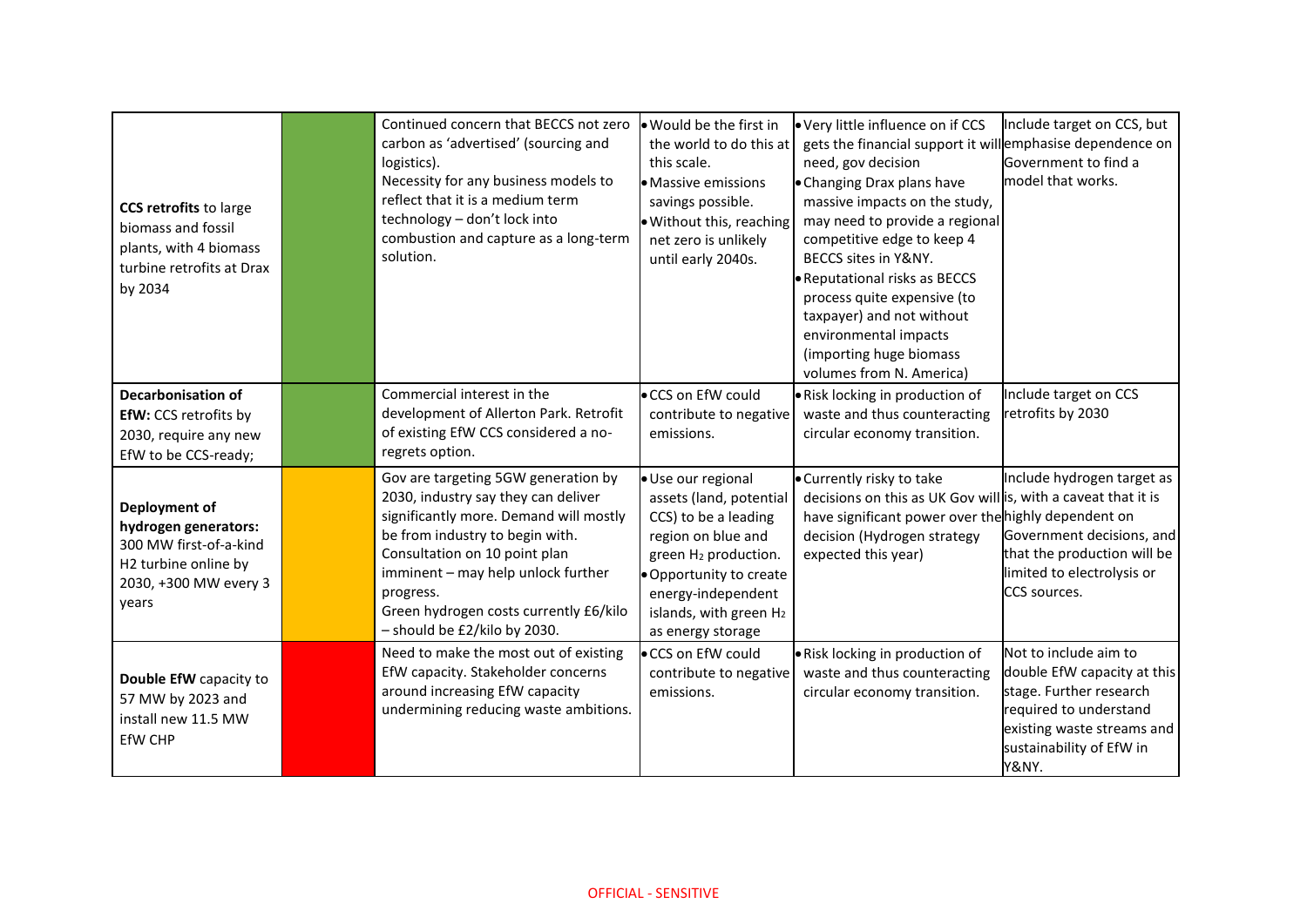# Business Roundtable Report

### Key Sentiments

- Controls and management of energy use in buildings not to be overlooked
- Heat recovery in buildings and industry

### "What"

Table 4 summarises the conversations and sentiments expressed by attendees at the workshop. Some topics generated more discussion than others, given the expertise in the room – the more indepth and nuanced conversations are captured in the narrative below.

**Heat and buildings:** There was a clear need to separate out a recommendation on the construction of new business premises as a standalone target, with strong support for higher standards in new buildings, including requiring heat networks to be explored as part of the initial planning phase. There were repeated concerns around the cost of the switch from existing systems and newer, cleaner ones, and who will bear the brunt of this – businesses need financial and policy support make the transition. Hybrid heat pumps could be a lower-cost stepping stone, and novel interventions such as servitisation of heat (buying heating or cooling as a service rather than buying the equipment) could help overcome this  $-$  [Baxi have been running a trial.](https://www.baxiheating.co.uk/news/baxi-wins-bid-for-government-funding-for-servitisation-project)

**Energy efficiency:** There were some outspoken advocates for an even higher target here, with a strong theme of the importance of energy controls to reduce the burden of behaviour change. There may be data to back up the claim of the potential size of the prize within resource efficiency schemes carried out by Leeds LEP. It was also suggested that proximal businesses could make use of waste heat in district heat-style schemes.

**Material efficiency:** Anaerobic digestion (AD) and burning of biological wastes (e.g. forestry residues, municipal solid waste) can increase circularity for businesses who generate biogenic wastes. However, users of AD can face significant certificate costs if transporting waste between sites, making AD feasible onsite but more difficult if aggregating waste streams to create efficiencies of scale. Also, it was noted that with this and all other heat switching, moving from one technology to another requires a lot of new equipment – we need to ensure the redundant products do not go to landfill. More widely, the idea of a circular economy seems to be gaining ground, but it still quite niche – businesses with a view to increasing circularity need for end-users to be fully engaged in the transition for it to work.

## "How" and "who"

There was considerable discussion about reframing a lot of these environmentally-friendly changes into a wider business future-proofing programme, which will help engage those businesses who aren't currently engaged (or are even actively disengaged) by the idea of making their business greener. In addition, conversations with businesses should utilise a 'co-benefits' narrative rather than sustainability. It was also highlighted that we should be able to align skills training and funding with low carbon to make a more convincing case to businesses – such as providing access to an energy efficiency capital fund twinned with an energy management training course, to allow people within the business to take more control of their energy. In a similar vein, a suggestion was made to embed 'Business Low Carbon Champions' within business parks, to act as a central point to activate low carbon work across multiple businesses.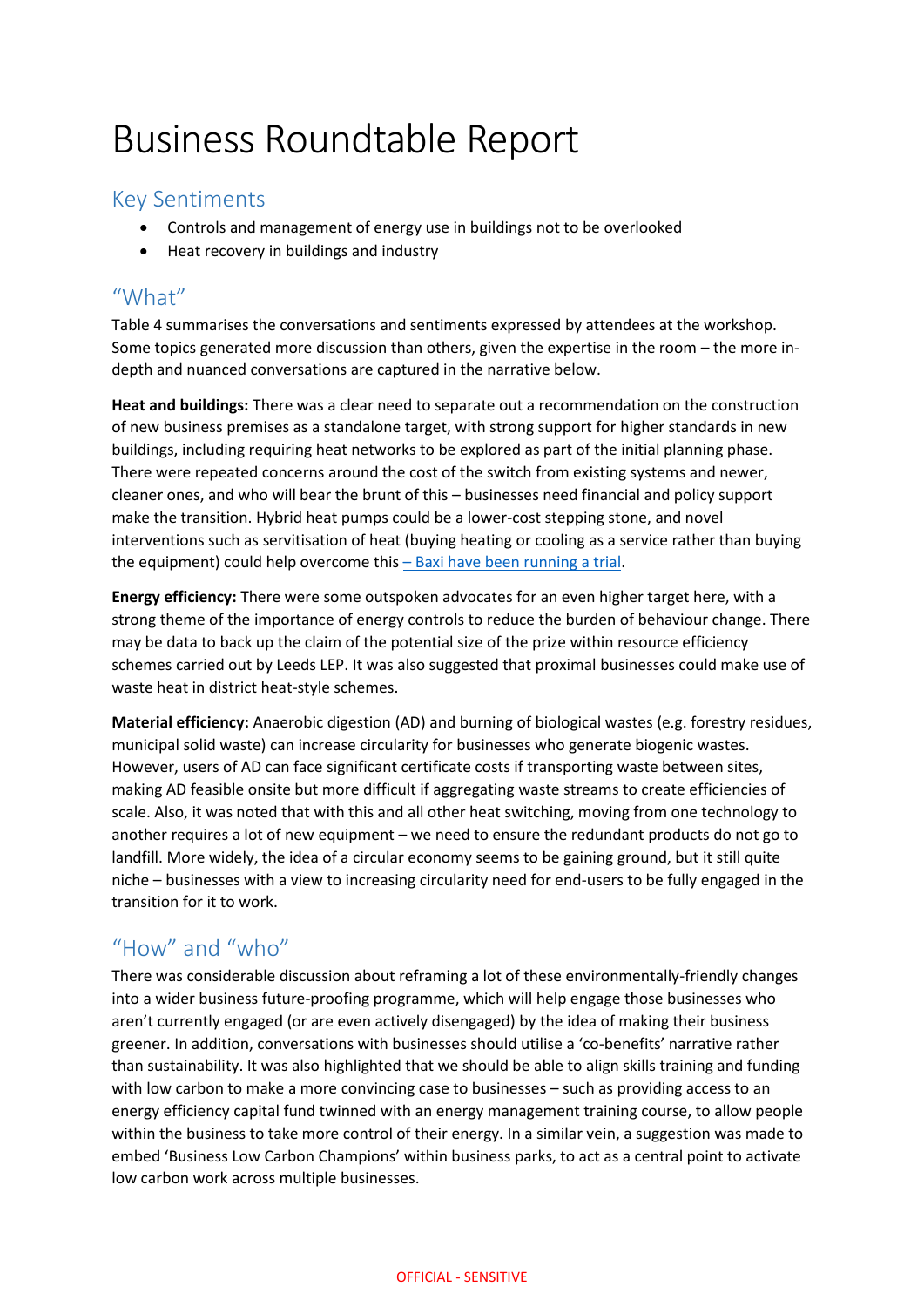**Table 4: Summary of the Business Roundtable, 29th June 2021**

| <b>Targets &amp; Measures</b>                                                                   | <b>Stakeholder</b><br><b>Support</b> | <b>Roundtable Outcome</b>                                                                                                                                                                                                                                             | <b>Strategic Opportunities</b>                                                                                                             | <b>Strategic Risks</b>                                                                                                                                                                                                | <b>Recommendation</b>                                                                                            |
|-------------------------------------------------------------------------------------------------|--------------------------------------|-----------------------------------------------------------------------------------------------------------------------------------------------------------------------------------------------------------------------------------------------------------------------|--------------------------------------------------------------------------------------------------------------------------------------------|-----------------------------------------------------------------------------------------------------------------------------------------------------------------------------------------------------------------------|------------------------------------------------------------------------------------------------------------------|
| <b>Retrofit existing</b><br>business premises: 62%<br>existing buildings<br>retrofitted by 2038 |                                      | Reflection that retrofit does not<br>have to equal heat source and<br>insulation as in domestic -<br>cooling and building controls<br>more critical in many<br>businesses.<br>Current lack of awareness of<br>what fuels businesses are using<br>for their processes. | · Multiple wins across economic<br>gains, jobs growth and carbon<br>reduction<br>. Potential for world-leading<br>biobased retrofit market | • Current rollout reliant on<br>sporadic government<br>grants which have<br>distorted the market $-$<br>could affect deliverability<br>of such an ambitious<br>target (way ahead of Gov<br>level projections)         | Include proposed max<br>ambition target, clarify<br>what retrofit means in the<br>text (not just insulation).    |
| Deploy rooftop solar<br>PV: up to 48 GWh/yr on<br>non-domestic<br>properties by 2038            |                                      | General support, grid<br>constraints mentioned as<br>limiting rollout but strong sense<br>of deliverability                                                                                                                                                           | · Benefits of co-locating<br>generation with demand in<br>business parks                                                                   | · Grid capacity could restrict<br>progress                                                                                                                                                                            | Recommend keep original<br>target from max ambition<br>up to 48 GWh/yr on non-<br>domestic properties by<br>2038 |
| Increased efficiency:<br>reduce energy use by<br>26% by 2038                                    |                                      | Very strong support, could even<br>go higher - lots of potential<br>here.<br>Can use ESCo-in-a-box model (or<br>other aggregator ESCOs) for<br>SMEs who are usually<br>overlooked due to their size.                                                                  | • Large potential savings for<br>NYorks businesses, no regrets                                                                             | • Need a financing model<br>that works for all business<br>types (not just large<br>industry or B2B), otherwise by 2030) using analysis of<br>most businesses will be left REF and ReBiz audits.<br>behind            | Investigate potential to<br>increase this target to be<br>more ambitious (e.g. 25%                               |
| <b>Increased</b><br>electrification: up to<br>58% fuel use by 2038<br>(47% by 2030)             |                                      | Need the infrastructure to cope<br>with the demand.<br>Business park energy generation<br>and storage on-site may reduce<br>pressure on grid as a whole.<br>More confidence in<br>electrification than H2                                                             | . If paired with onsite generation,<br>this can lead to significant<br>savings for businesses<br>(compared to buying in REGOs)             | • Risk that without greening<br>the grid locally, carbon<br>impact from grid electricity<br>will still lead to high<br>business footprints<br>· REGOs (buying in 'green<br>energy' from the grid) can<br>be expensive | Include proposed target.                                                                                         |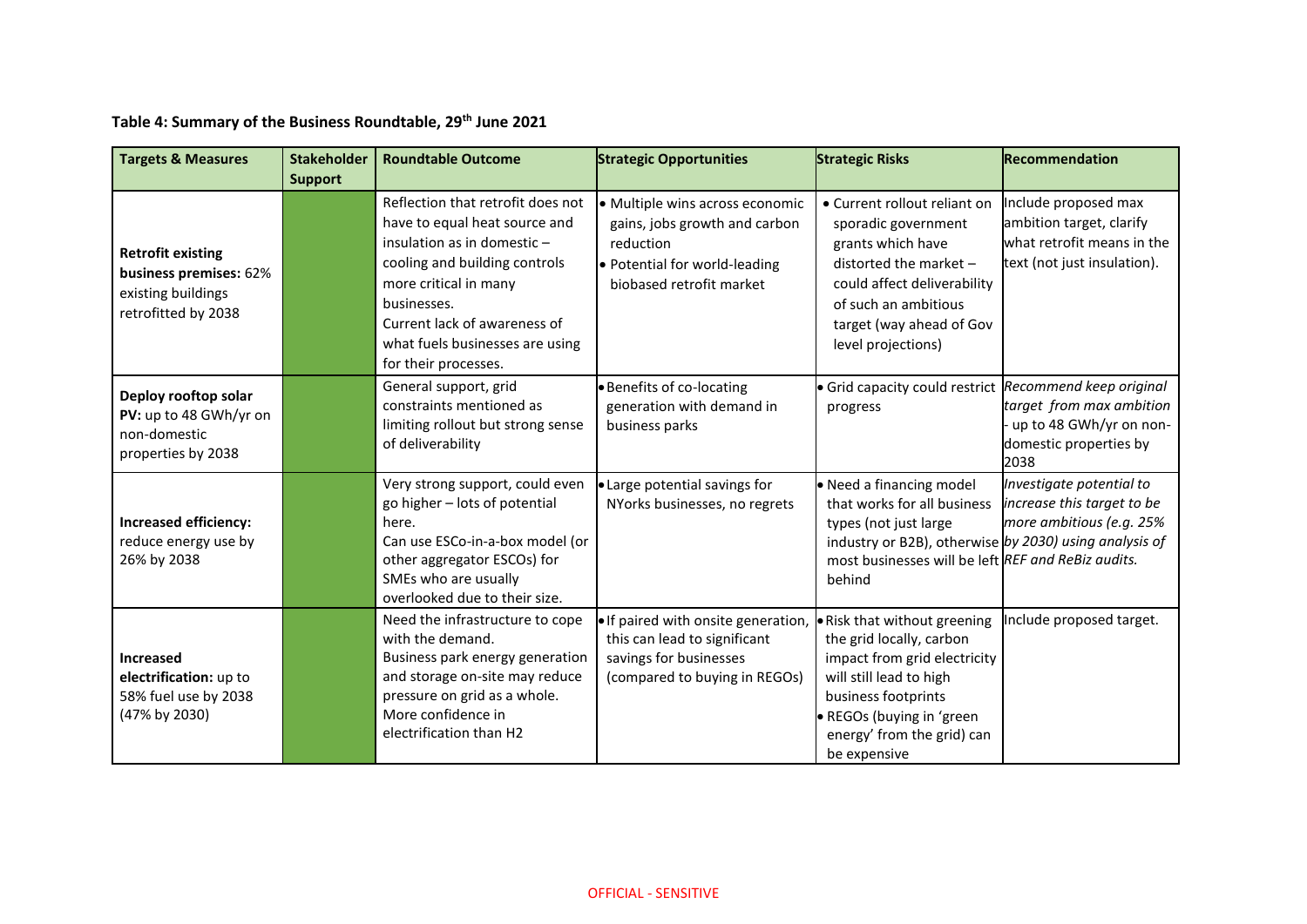| <b>Fuel switch to</b><br>bioenergy: up to 11% of<br>fuel use by 2038 (10%<br>by 2030)                                                                                                                                         | If including AD, looks like a<br>sensible target. Better to use<br>own wastes wherever possible<br>to avoid regulations for moving<br>wastes.                                                                            | . Builds on regional resources and <b>.</b> Potential reliance on<br>distinctiveness, could be world-<br>leading       | (bio)waste/biomass as a<br>fuel could reduce focus on<br>circularity/have ecological<br>implications                                                                                             | Keep target                                                                                                                             |
|-------------------------------------------------------------------------------------------------------------------------------------------------------------------------------------------------------------------------------|--------------------------------------------------------------------------------------------------------------------------------------------------------------------------------------------------------------------------|------------------------------------------------------------------------------------------------------------------------|--------------------------------------------------------------------------------------------------------------------------------------------------------------------------------------------------|-----------------------------------------------------------------------------------------------------------------------------------------|
| <b>Increase material</b><br>efficiency/circularity:<br>address scope 3 and<br>residual emissions<br>associated with linear<br>economy by increasing<br>material and resource<br>efficiency, reuse,<br>recycling and recovery. | Very important to keep in, but<br>don't necessarily need a target<br>number at this point.<br>No consideration in study<br>elsewhere of embedded<br>emissions in new<br>products/disposal of old heating<br>systems etc. | . Can be easy to involve all<br>businesses, no industries need<br>be excluded from this<br>transformation              | · Wider societal and business Keep target, consider<br>behaviour change,<br>impacting on and impacted measurable.<br>by relationships with<br>customers, not solely<br>within business's control | wording to make it                                                                                                                      |
| Shift to cycle freight:<br>shift short journeys of<br>light freight to cycle,<br>displacing 2% van traffic<br>Shift from road to rail:<br>double proportion of<br>freight carried by rail by<br>2030 from 10% to 20%          | No discussion as covered off in<br>previous Transport session,<br>asked to raise if any issues, none<br>raised                                                                                                           | See transport workshop outputs   See transport workshop                                                                | outputs                                                                                                                                                                                          | Include as reflected in the<br>transport workshop                                                                                       |
| <b>High standards for new</b><br>business premises:<br>Adopt regional high<br>efficiency standards<br>from 2021                                                                                                               | Support for target, with<br>suggestion that a target for a<br>zero carbon business park could<br>also be included. 2021 date<br>considered not feasible.                                                                 | · Show leadership, especially<br>amongst rural areas<br>· New business premises may<br>benefit from lower energy bills | · Higher construction costs<br>may lead to reduced<br>affordability for NYorks<br>businesses                                                                                                     | Include target to have<br>higher standards (date to<br>be agreed), commit to<br>engaging at a business park<br>level for demonstrators. |
| Large-scale deployment<br>of heat pumps (and<br>hybrid heat pumps): up<br>to 48% non-domestic<br>heat by 2038                                                                                                                 | Currently too expensive for<br>businesses to do this - hydrogen<br>may be preferable due to lower<br>cost.                                                                                                               | . New industry to provide jobs as<br>well as potentially reducing<br>energy bills (not fully<br>understood)            | · Possible backfire should HP To include balanced<br>costs remain high -<br>switching needs to be an<br>easy choice for businesses.                                                              | scenario target (39%): with<br>40% target by 2038 to<br>allow some flex with<br>hydrogen.                                               |
| <b>Deploy district heating:</b><br>District Heat to cover                                                                                                                                                                     | Not understood who will bear<br>the costs associated with setting                                                                                                                                                        | . Potential for owner-operators to $\bullet$ Difficult to manage and<br>make modest return (i.e. stable,               | market heat networks<br>outside of urban areas and                                                                                                                                               | To include target between<br>the max ambition (12%)<br>and High H2/Balanced                                                             |